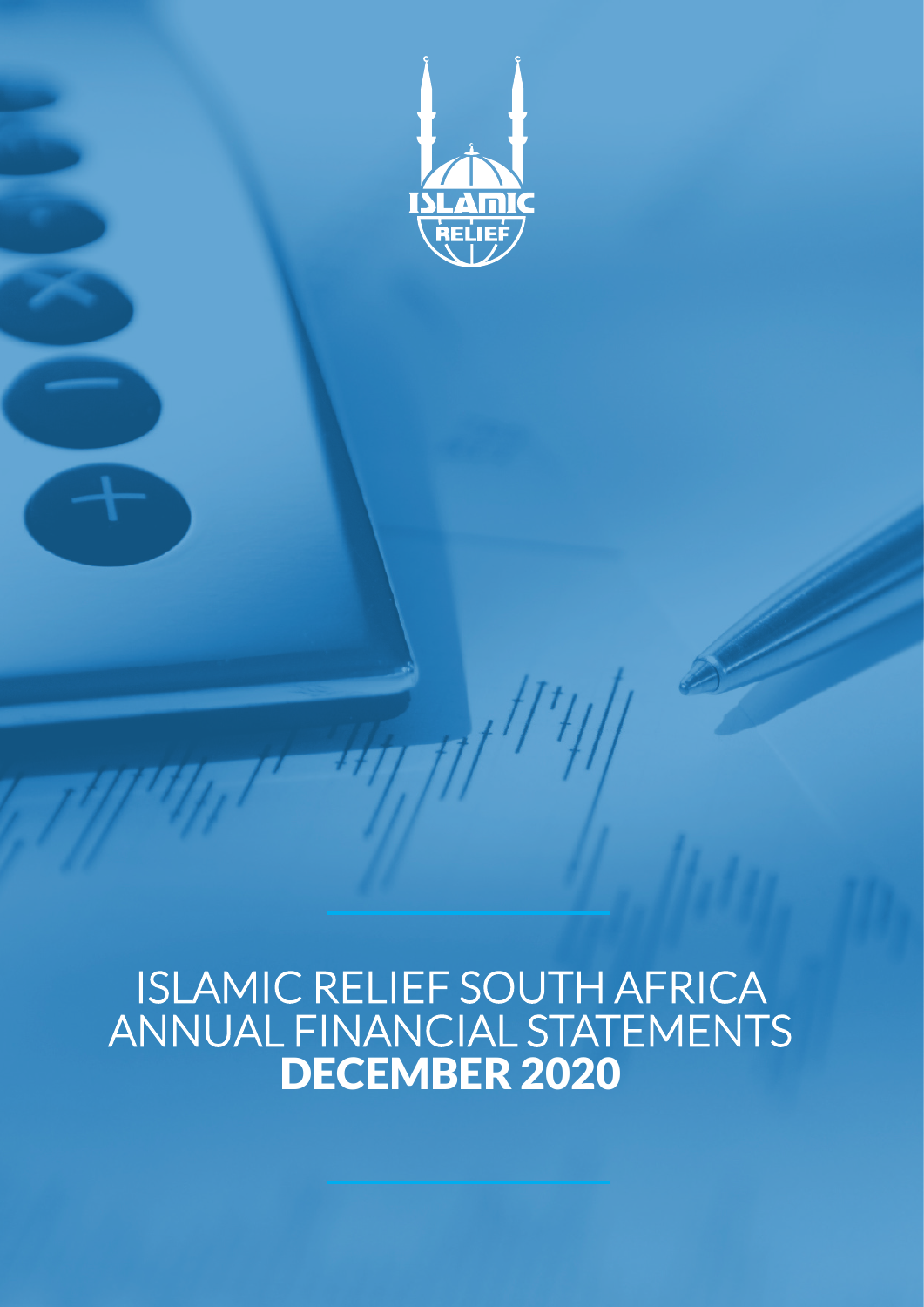

**ISLAMIC RELIEF SOUTH AFRICA NPC** Registration Number:2004/025107/08) Annual financial statements for the year ended 31 December 2020

These financial statements were prepared by: Charl du Plessis CA (SA) Inc Chartered Accountants (S.A.), Registered Auditors

These financial statements have been audited in compliance with the applicable requirements of the Companies Act of South Africa.

Issued 28 May 2021

**AUDIT • ADVISORY • TAX**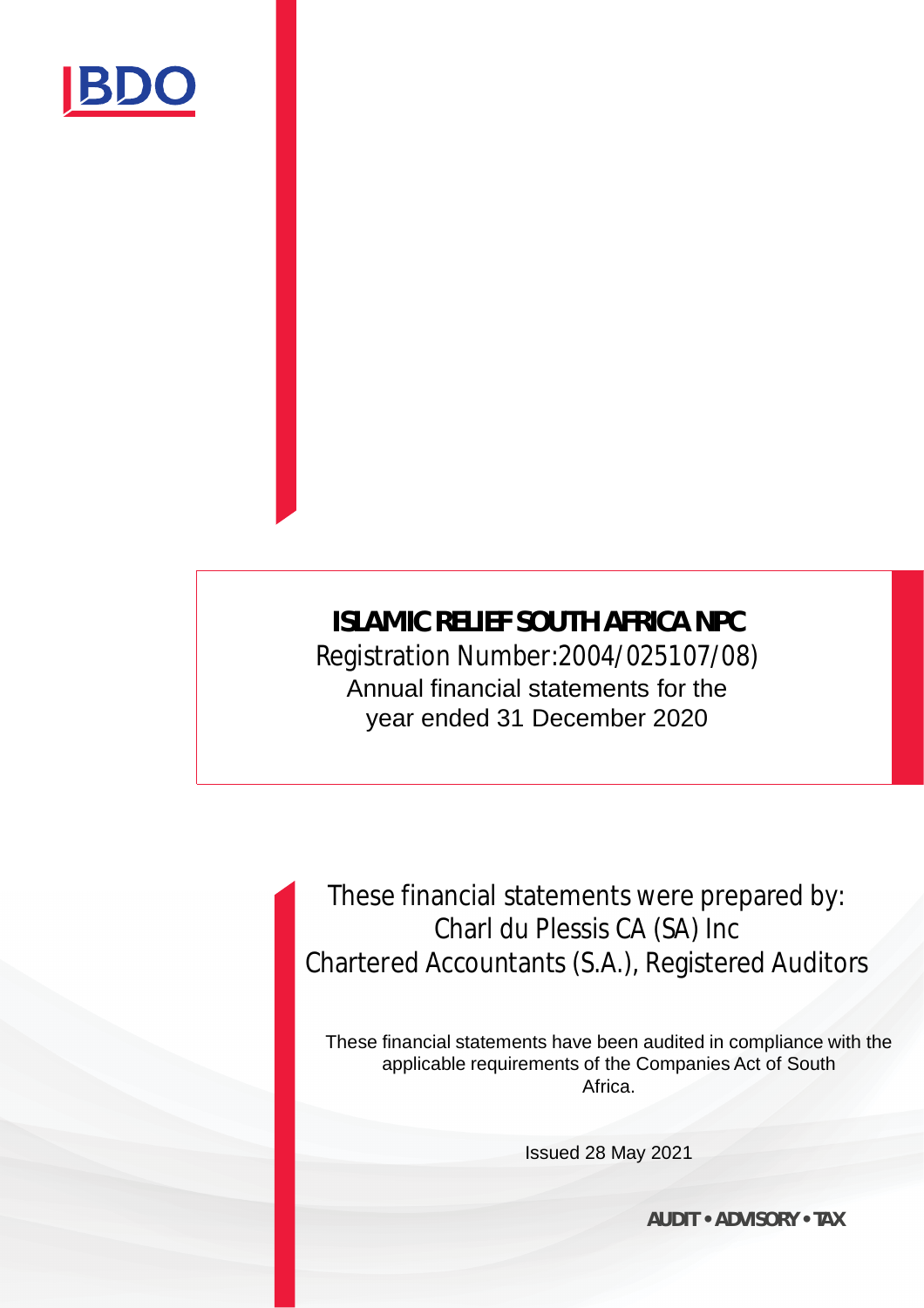(Registration number: 2004/025107/08)

Financial Statements for the year ended 31 December 2020

### **General Information**

| Country of incorporation and domicile       | South Africa                                                                                                                                  |
|---------------------------------------------|-----------------------------------------------------------------------------------------------------------------------------------------------|
| Nature of business and principal activities | To provide poverty relief and humanitarian assistance                                                                                         |
| <b>Directors</b>                            | Abu - El - Magd Mohamed Ali<br>El - Alfy Mohammed Omar<br>El - Bendary Ahmad Esmat<br>El - Zayat Ibrahim Farouk<br>Osman Muhammad             |
| <b>Registered office</b>                    | 396 Imam Haron Road<br>Landsdowne<br>Cape Town<br>Western Cape<br>7780                                                                        |
| <b>Business address</b>                     | 396 Imam Haron Road<br>Landsdowne<br>7780                                                                                                     |
| <b>Postal address</b>                       | PO Box 2347<br>Clareinch<br>Cape Town<br>Western Cape<br>7740                                                                                 |
| <b>Bankers</b>                              | Standard Bank<br><b>First National Bank</b>                                                                                                   |
| <b>Auditors</b>                             | <b>BDO South Africa Incorporated</b><br>Chartered Accountants (SA)<br><b>Registered Auditors</b>                                              |
| Company registration number                 | 2004/025107/08                                                                                                                                |
| Tax reference number                        | 9450/136/16/4                                                                                                                                 |
| <b>Level of assurance</b>                   | These financial statements have been audited in compliance with the<br>applicable requirements of the Companies Act of South Africa.          |
| <b>Preparer</b>                             | The financial statements were independently compiled by:<br>Charl du Plessis CA (SA) Inc<br>Chartered Accountants (S.A.), Registered Auditors |
| <b>Published</b>                            | 28 May 2021                                                                                                                                   |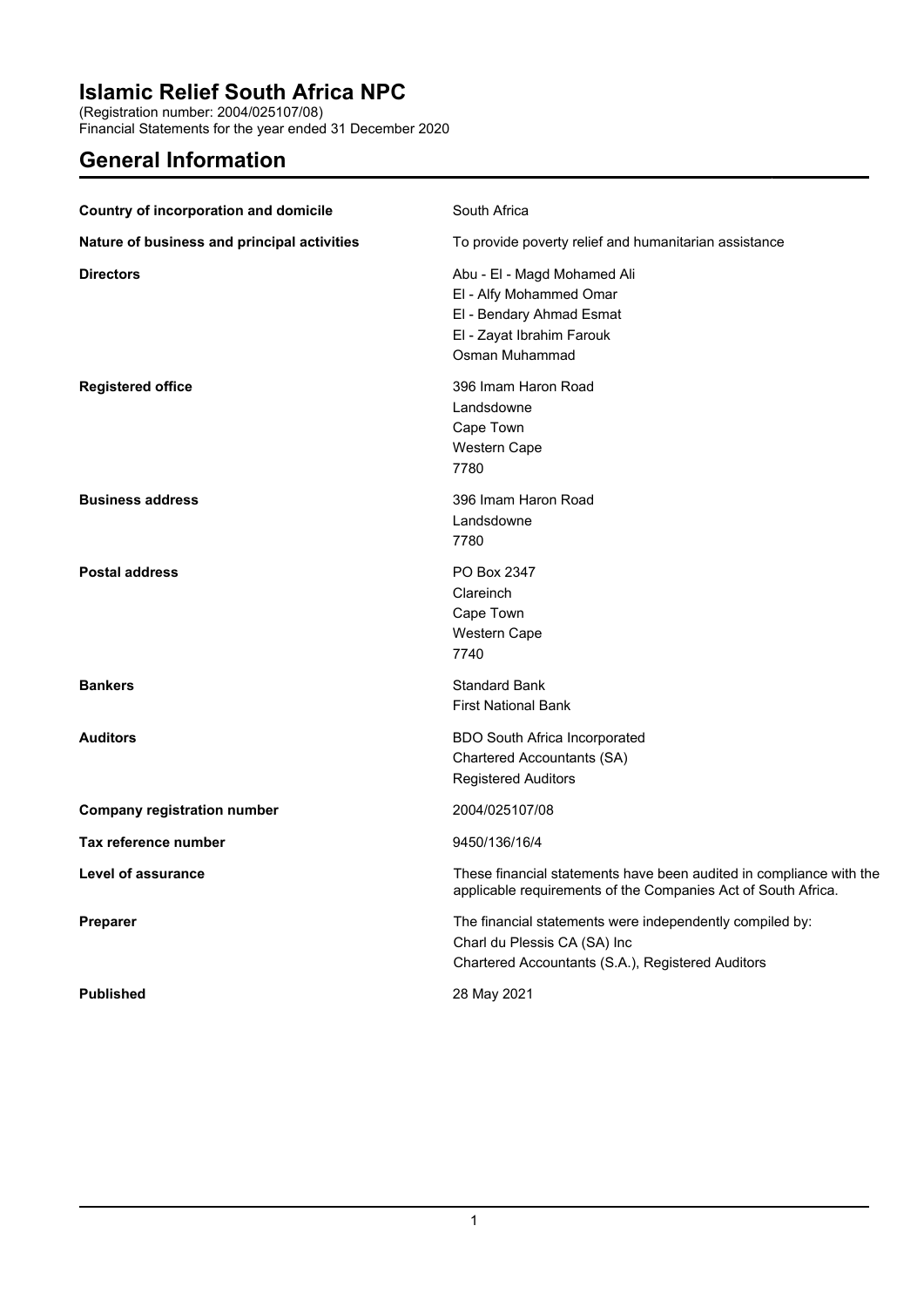(Registration number: 2004/025107/08)

Financial Statements for the year ended 31 December 2020

### **Index**

The reports and statements set out below comprise the financial statements presented to the directors:

|                                                                                                          | Page      |
|----------------------------------------------------------------------------------------------------------|-----------|
| Independent Auditor's Report                                                                             | $3 - 5$   |
| Directors' Responsibilities and Approval                                                                 | 6         |
| Directors' Report                                                                                        | $7 - 8$   |
| <b>Statement of Financial Position</b>                                                                   | 9         |
| Statement of Comprehensive Income                                                                        | 10        |
| Statement of Changes in Equity                                                                           | 11        |
| <b>Statement of Cash Flows</b>                                                                           | 12        |
| <b>Accounting Policies</b>                                                                               | $13 - 16$ |
| Notes to the Financial Statements                                                                        | $17 - 22$ |
| The following supplementary information does not form part of the financial statements and is unaudited: |           |
| Statement of Comprehensive Income                                                                        | $23 - 24$ |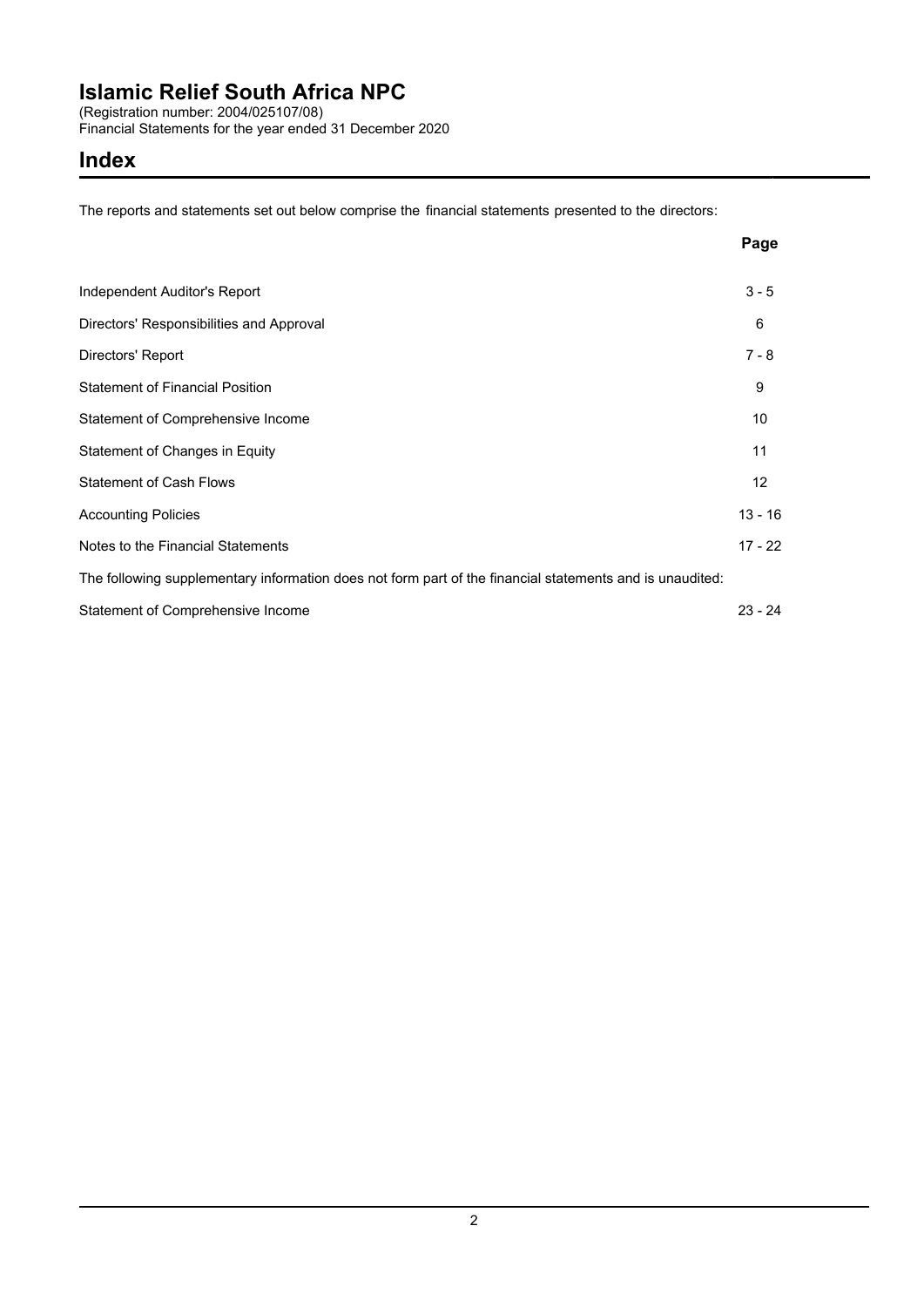

Tel: +27 21 417 8800 Fax: +27 21 417 8700 www.bdo.co.za

6th Floor, 119 – 123 Hertzog Boulevard Foreshore Cape Town, 8001 PO Box 2275 Cape Town, 8000

### **Independent Auditor's Report To the Members of Islamic Relief South Africa NPC**

#### **Qualified Opinion**

We have audited the financial statements of Islamic Relief South Africa NPC (the company) set out on pages 10 to 22, which comprise the statement of financial position as at 31 December 2020 , and the statement of profit or loss and other comprehensive income, statement of changes in equity and statement of cash flows for the year then ended, and notes to the financial statements, including a summary of significant accounting policies.

In our opinion, except for the possible effect of the matter described in the Basis for Qualified Opinion section of our report, the financial statements present fairly, in all material respects, the financial position of Islamic Relief South Africa NPC as at 31 December 2020 , and its financial performance and cash flows for the year then ended in accordance with the International Financial Reporting Standard for Small and Medium-sized Entities and the requirements of the Companies Act of South Africa.

#### **Basis for Qualified Opinion**

Cash donations are a significant source of fundraising revenue for Islamic Relief South Africa NPC . Despite having a documented cash receipt policy, it has been determined that it is impractical to establish internal controls over the collection of cash donations prior to the initial entry into its financial records. We were therefore unable to confirm whether all cash donations were recorded.

We conducted our audit in accordance with International Standards on Auditing (ISAs). Our responsibilities under those standards are further described in the *Auditor's Responsibilities for the Audit of the Financial Statements* section of our report. We are independent of the company in accordance with the Independent Regulatory Board for Auditors' *Code of Professional Conduct for Registered Auditors* (IRBA Code) and other independence requirements applicable to performing audits of financial statements in South Africa. We have fulfilled our other ethical responsibilities in accordance with the IRBA Code and in accordance with other ethical requirements applicable to performing audits in South Africa. The IRBA Code is consistent with the corresponding sections of the International Ethics Standards Board for Accountants' *International Code of Ethics for Professional Accountants (including International Independence Standards)*. We believe that the audit evidence we have obtained is sufficient and appropriate to provide a basis for our qualified opinion.

#### **Other Information**

The directors responsible for the other information. The other information comprises the information included in the document titled "Islamic Relief South Africa NPC Annual Financial Statements for the year ended 31 December 2020", which includes the Directors' Report as required by the Companies Act of South Africa. The other information does not include the financial statements and our auditor's report thereon.

Our opinion on the financial statements does not cover the other information and we do not express an audit opinion or any form of assurance conclusion thereon.

In connection with our audit of the financial statements, our responsibility is to read the other information and, in doing so, consider whether the other information is materially inconsistent with the financial statements or our knowledge obtained in the audit, or otherwise appears to be materially misstated. If, based on the work we have performed, we conclude that there is a material misstatement of this other information, we are required to report that fact.

3

BDO South Africa Incorporated Registration number: 1995/002310/21 Practice number: 905526 VAT number: 4910148685

Chief Executive Officer: ME Stewart

A full list of all company directors is available on www.bdo.co.za

The company's principal place of business is at The Wanderers Office Park, 52 Corlett Drive, Illovo, Johannesburg where a list of directors' names is available for inspection. BDO South Africa Incorporated, a South African personal liability company, is a member of BDO International Limited, a UK company limited by guarantee, and forms part of the international BDO network of independent member firms.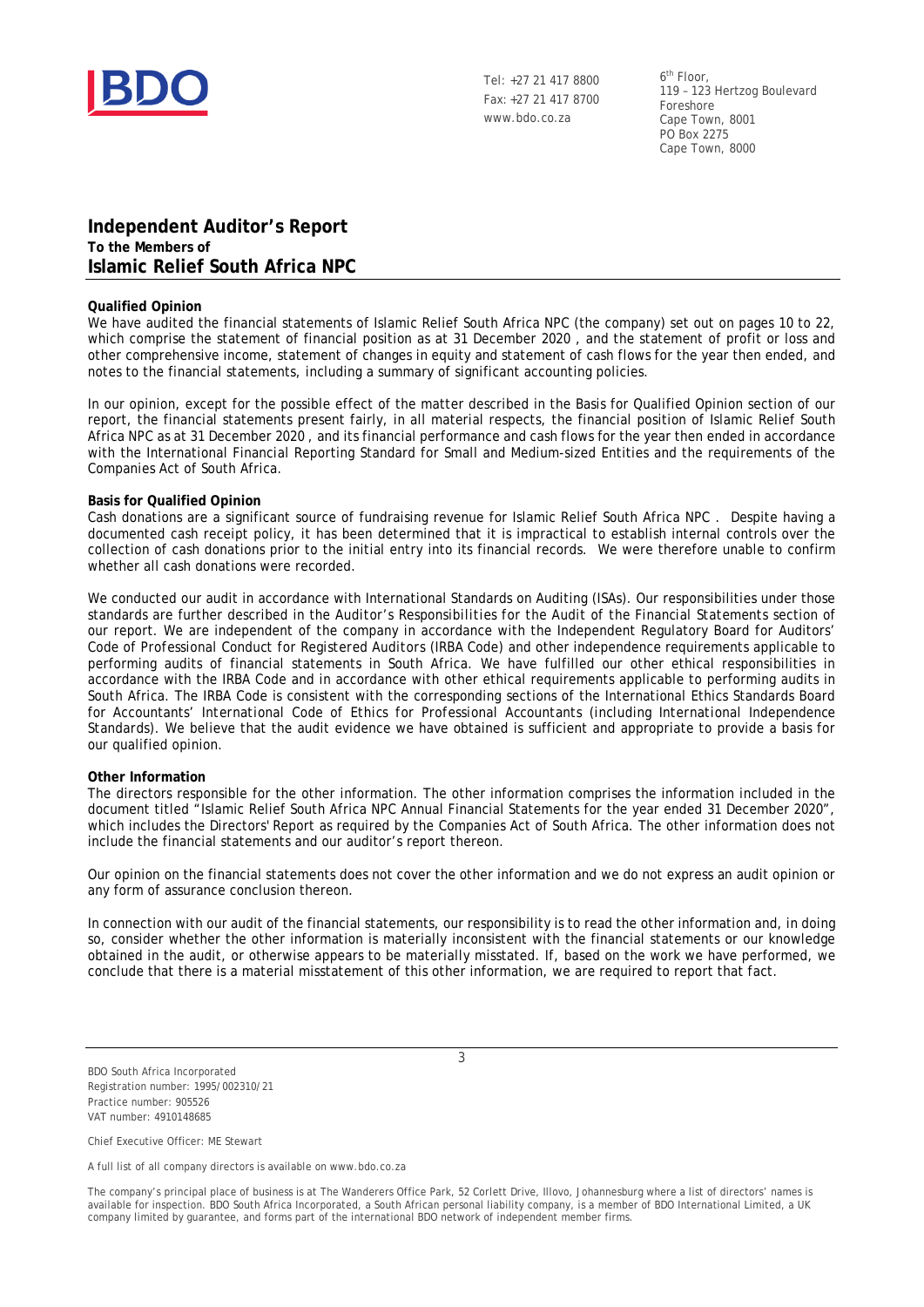

As described in the Basis for Qualified Opinion section above, we were unable to obtain sufficient appropriate evidence about whether all cash donations were recorded. Accordingly, we are unable to conclude whether or not the other information is materially misstated with respect to this matter.

#### **Responsibilities of the** Directors **for the Financial Statements**

The directors responsible for the preparation and fair presentation of the financial statements in accordance with the International Financial Reporting Standard for Small and Medium-sized Entities and the requirements of the Companies Act of South Africa, and for such internal control as the directors determine is necessary to enable the preparation of financial statements that are free from material misstatement, whether due to fraud or error.

In preparing the financial statements, the directors responsible for assessing the entity's ability to continue as a going concern, disclosing, as applicable, matters related to going concern and using the going concern basis of accounting unless the directors. either intend to liquidate the entity or to cease operations, or have no realistic alternative but to do so.

**Auditor's Responsibilities for the Audit of the Financial Statements**

Our objectives are to obtain reasonable assurance about whether the financial statements as a whole are free from material misstatement, whether due to fraud or error, and to issue an auditor's report that includes our opinion. Reasonable assurance is a high level of assurance, but is not a guarantee that an audit conducted in accordance with ISAs will always detect a material misstatement when it exists. Misstatements can arise from fraud or error and are considered material if, individually or in the aggregate, they could reasonably be expected to influence the economic decisions of users taken on the basis of these financial statements.

As part of an audit in accordance with ISAs, we exercise professional judgement and maintain professional scepticism throughout the audit. We also:

- · Identify and assess the risks of material misstatement of the financial statements, whether due to fraud or error, design and perform audit procedures responsive to those risks, and obtain audit evidence that is sufficient and appropriate to provide a basis for our opinion. The risk of not detecting a material misstatement resulting from fraud is higher than for one resulting from error, as fraud may involve collusion, forgery, intentional omissions, misrepresentations, or the override of internal control.
- · Obtain an understanding of internal control relevant to the audit in order to design audit procedures that are appropriate in the circumstances, but not for the purpose of expressing an opinion on the effectiveness of the entity's internal control.
- · Evaluate the appropriateness of accounting policies used and the reasonableness of accounting estimates and related disclosures made by the directors.
- · Conclude on the appropriateness of the directors' use of the going concern basis of accounting and based on the audit evidence obtained, whether a material uncertainty exists related to events or conditions that may cast significant doubt on the entity's ability to continue as a going concern. If we conclude that a material uncertainty exists, we are required to draw attention in our auditor's report to the related disclosures in the financial statements or, if such disclosures are inadequate, to modify our opinion. Our conclusions are based on the audit evidence obtained up to the date of our auditor's report. However, future events or conditions may cause the entity to cease to continue as a going concern.
- · Evaluate the overall presentation, structure and content of the financial statements, including the disclosures, and whether the financial statements represent the underlying transactions and events in a manner that achieves fair presentation.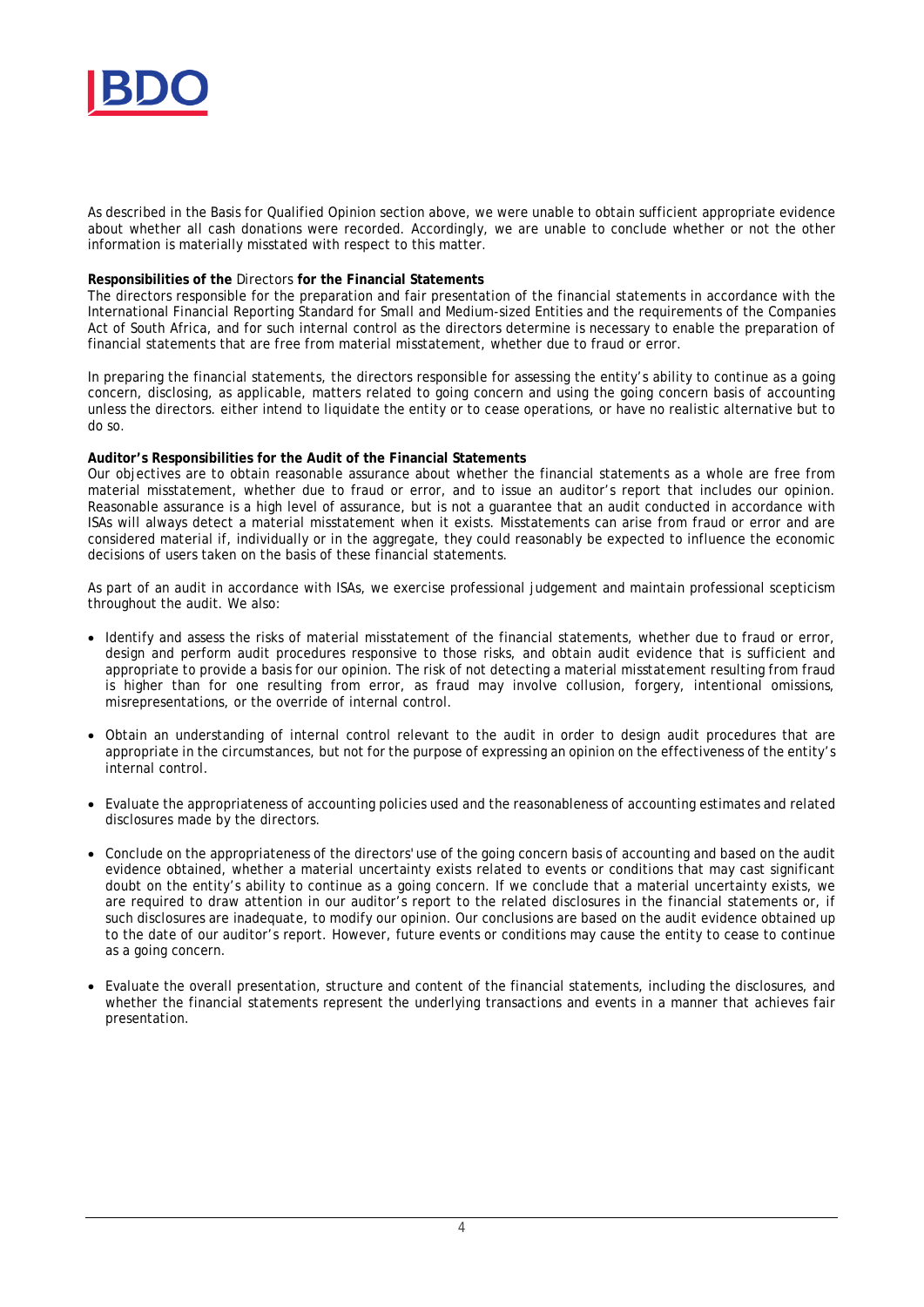

We communicate with the directors. regarding, among other matters, the planned scope and timing of the audit and significant audit findings, including any significant deficiencies in internal control that we identify during our audit.

South Africa  $\mathcal{R}% _{M_{1},M_{2}}^{\alpha}(\mathbf{0})\equiv\mathcal{R}_{M_{1},M_{2}}^{\alpha}(\mathbf{0})$  $\Delta O$ m

**BDO South Africa Incorporated** Registered Auditors

**Imtiaaz Hashim** Director Registered Auditor

09 June 2021

119-123 Hertzog Boulevard Foreshore Cape Town, 8001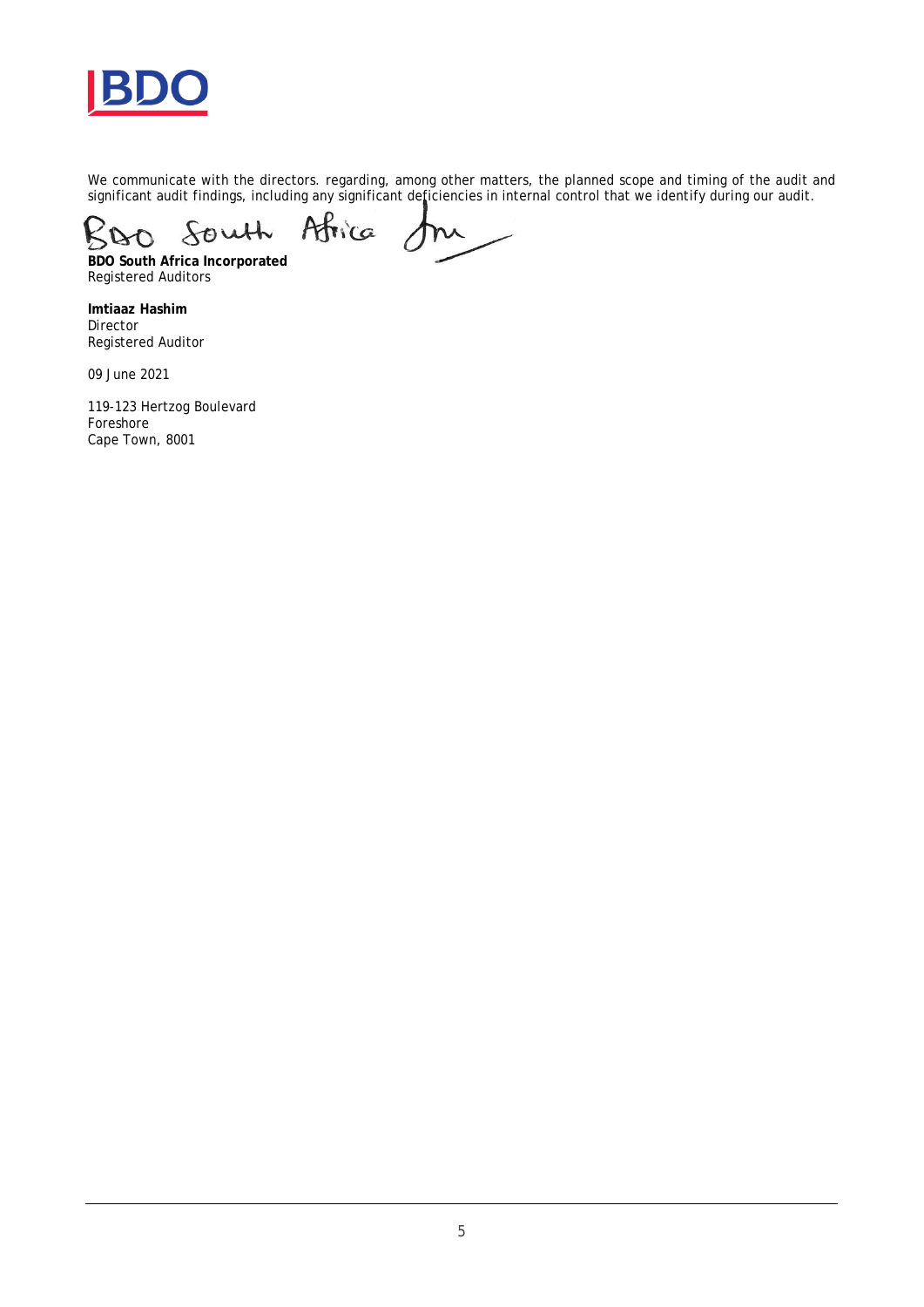(Registration number: 2004/025107/08) Financial Statements for the year ended 31 December 2020

### **Directors' Responsibilities and Approval**

The directors are required by the Companies Act of South Africa, to maintain adequate accounting records and are responsible for the content and integrity of the financial statements and related financial information included in this report. It is their responsibility to ensure that the financial statements fairly present the state of affairs of the company as at the end of the financial year and the results of its operations and cash flows for the period then ended, in conformity with the International Financial Reporting Standard for Small and Medium-sized Entities. The external auditors are engaged to express an independent opinion on the financial statements.

The financial statements are prepared in accordance with the International Financial Reporting Standard for Small and Medium-sized Entities and are based upon appropriate accounting policies consistently applied and supported by reasonable and prudent judgements and estimates.

The directors acknowledge that they are ultimately responsible for the system of internal financial control established by the company and place considerable importance on maintaining a strong control environment. To enable the directors to meet these responsibilities, the board of directors sets standards for internal control aimed at reducing the risk of error or loss in a cost effective manner. The standards include the proper delegation of responsibilities within a clearly defined framework, effective accounting procedures and adequate segregation of duties to ensure an acceptable level of risk. These controls are monitored throughout the company and all employees are required to maintain the highest ethical standards in ensuring the company's business is conducted in a manner that in all reasonable circumstances is above reproach. The focus of risk management in the company is on identifying, assessing, managing and monitoring all known forms of risk across the company. While operating risk cannot be fully eliminated, the company endeavours to minimise it by ensuring that appropriate infrastructure, controls, systems and ethical behaviour are applied and managed within predetermined procedures and constraints.

The directors are of the opinion, based on the information and explanations given by management, that the system of internal control provides reasonable assurance that the financial records may be relied on for the preparation of the financial statements. However, any system of internal financial control can provide only reasonable, and not absolute, assurance against material misstatement or loss.

The directors have reviewed the company's cash flow forecast for the next 12 months and, in the light of this review and the current financial position, they are satisfied that the company has or has access to adequate resources to continue in operational existence for the foreseeable future.

The external auditors are responsible for independently auditing and reporting on the company's financial statements. The financial statements have been examined by the company's external auditors and their report is presented on page 3 - 5.

The financial statements set out on pages 7 to 24, which have been prepared on the going concern basis, were approved by the board of directors on 28 May 2021 and were signed on its behalf by:

**Approval of financial statements**

**Abu - El - Magd Mohamed Ali El - Bendary Ahmad Esmat**

Ahmad el Bendary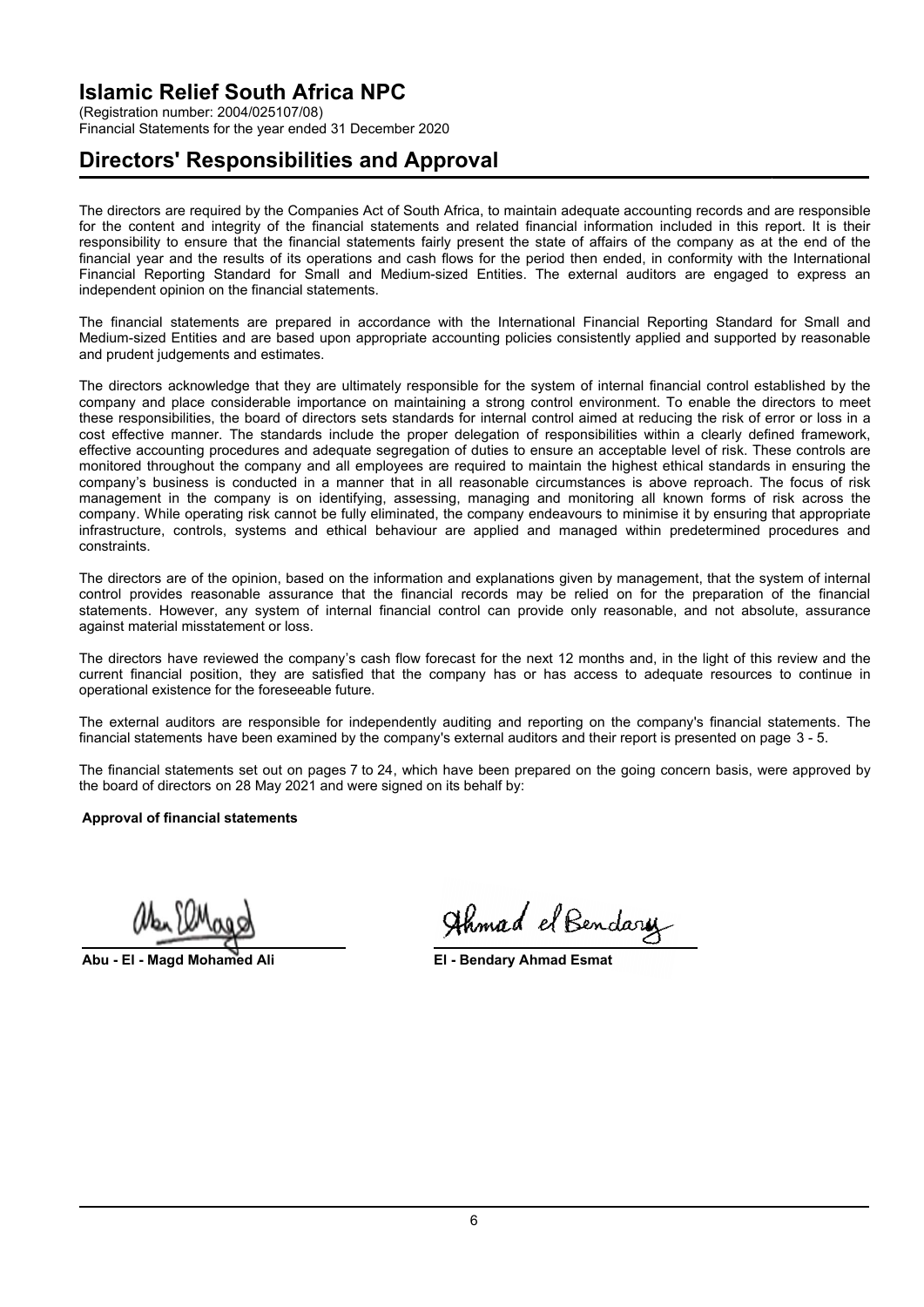(Registration number: 2004/025107/08)

Financial Statements for the year ended 31 December 2020

### **Directors' Report**

The directors have pleasure in submitting their report on the financial statements of Islamic Relief South Africa NPC for the year ended 31 December 2020.

#### **1. Incorporation**

The company was incorporated on 07 September 2004 and obtained its certificate to commence business on the same day.

#### **2. Nature of business**

Islamic Relief South Africa NPC was incorporated in South Africa with interests in humanitarian assistance. The company operates in South Africa.

There have been no material changes to the nature of the company's business from the prior year.

#### **3. Review of financial results and activities**

The financial statements have been prepared in accordance with International Financial Reporting Standard for Small and Medium-sized Entities and the requirements of the Companies Act of South Africa. The accounting policies have been applied consistently compared to the prior year.

The company recorded a surplus for the year ended 31 December 2020 of R23,311,057 (2019 surplus: R1,271,553).

Restricted project funds pertain to funds collected towards specific Islamic Relief programmes and projects, and relate to obligations that Islamic Relief South Africa carry forward to be discharged in 2020 .

Unrestricted project funds are general funds not confined to any specific project.

#### **4. Directors**

The directors in office at the date of this report are as follows:

| <b>Directors</b>            | <b>Position</b>  | <b>Nationality</b> |                         |
|-----------------------------|------------------|--------------------|-------------------------|
| Abu - El - Magd Mohamed Ali | Chairperson      | Eqypt              |                         |
| Salie Moegamat Tahir        | Vice Chairperson | South Africa       | Resigned 30 November    |
|                             |                  |                    | 2020                    |
| EI - Alfy Mohammed Omar     |                  | United Kingdom     |                         |
| EI - Bendary Ahmad Esmat    |                  | United States of   |                         |
|                             |                  | America            |                         |
| EI - Zayat Ibrahim Farouk   |                  | Germany            |                         |
| Osman Muhammad              |                  | South Africa       | Appointed 05 March 2020 |

#### **5. Directors' interests in contracts**

During the financial year, no contracts were entered into which directors or officers of the company had an interest and which significantly affected the business of the company.

#### **6. Property, plant and equipment**

There was no change in the nature of the property, plant and equipment of the company or in the policy regarding their use.

At 31 December 2020 the company's investment in property, plant and equipment amounted to R10,158,188 (2019:R7,129,592), of which R3,611,741 (2019: R6,680,983) was added in the current year through additions.

#### **7. Special resolutions**

No special resolutions, the nature of which might be significant to the directors in their appreciation of the state of affairs of the company were made by the company during the period covered by this report.

#### **8. Events after the reporting period**

The directors are not aware of any material event which occurred after the reporting date and up to the date of this report.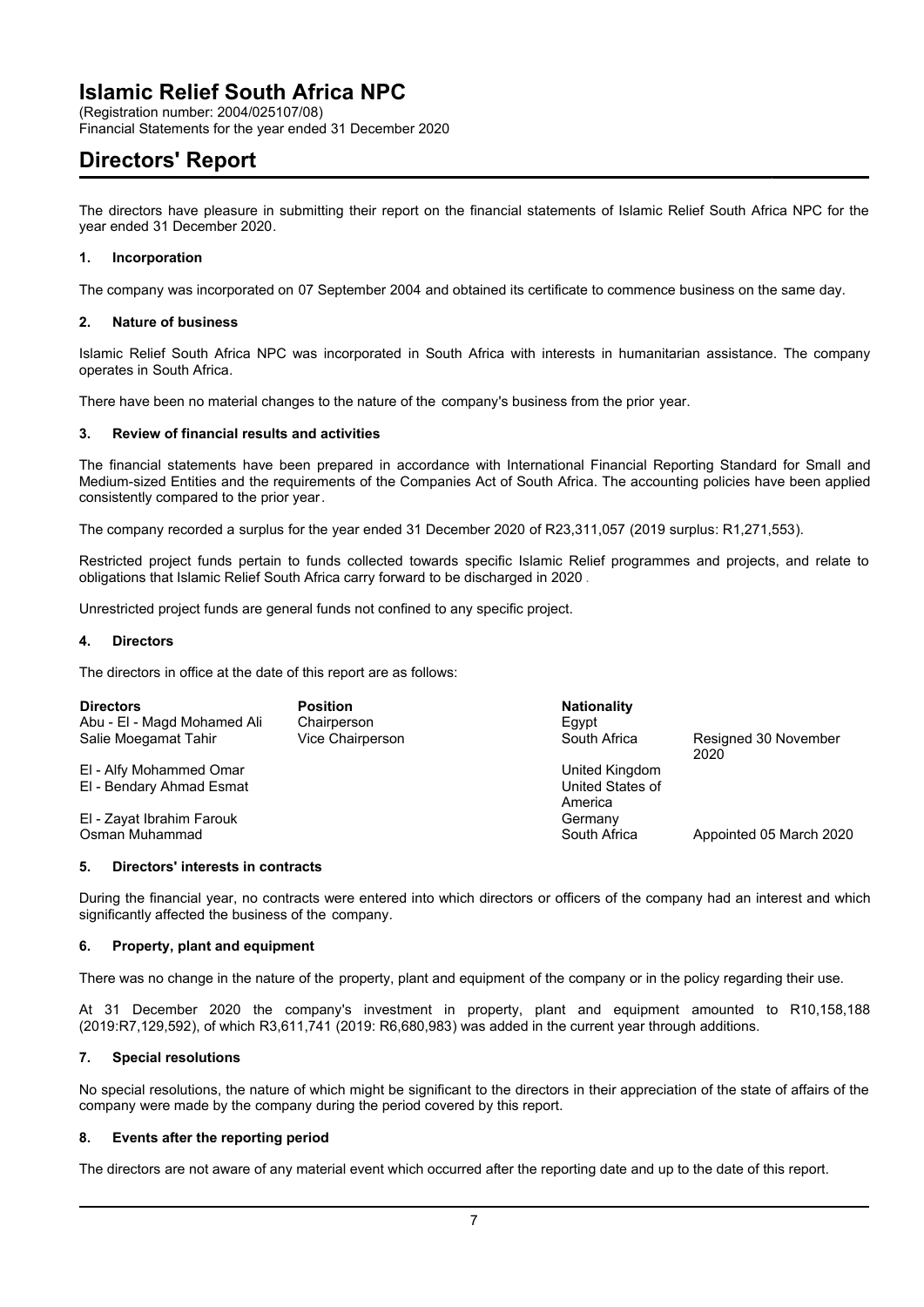(Registration number: 2004/025107/08) Financial Statements for the year ended 31 December 2020

### **Directors' Report**

### **9. Going concern**

The COVID-19 pandemic has developed rapidly in 2020, with a significant number of cases. Measures taken by government to contain the spread of the virus have affected economic activity across the country. The directors have taken a number of measures to monitor and mitigate the effects of COVID-19 on our staff and operations. At this stage, the impact on the business and results have been positive. As we operate in the NGO sector, we have found increased demand for humanitarian aid and our services on the ground and we expect this to continue. We will continue to follow the various government policies and advice and, in parallel, we will do our utmost to continue our operations in the best and safest way possible without jeopardizing the health of our people and our beneficiaries.

The directors believe that the company has adequate financial resources to continue in operation for the foreseeable future and accordingly the financial statements have been prepared on a going concern basis. The directors have satisfied themselves that the company is in a sound financial position and that it has access to sufficient borrowing facilities to meet its foreseeable cash requirements. At the latest Board of Directors meeting, on the 31st March 2021, and having assessed the financial performance of the last quarter, the directors are satisfied that the entity will continue to operate for the next 12 months having noted that financial results exceeded budgeted expectations and business plans for the foreseeable future support the going concern assumption . The directors are not aware of any additional material changes that may adversely impact the company. The directors are also not aware of any material noncompliance with statutory or regulatory requirements or of any pending changes to legislation which may affect the company.

### **10. Litigation statement**

The company becomes involved from time to time in various claims and lawsuits incidental to the ordinary course of business. The company is not currently involved in any such claims or lawsuits, which individually or in the aggregate, are expected to have a material adverse effect on the business or its assets.

### **11. Auditors**

BDO South Africa Incorporated will continue in office in accordance with section 90 of the Companies Act of South Africa.

### **12. Date of authorisation for issue of financial statements**

The financial statements have been authorised for issue by the directors on 28 May 2021. No authority was given to anyone to amend the financial statements after the date of issue.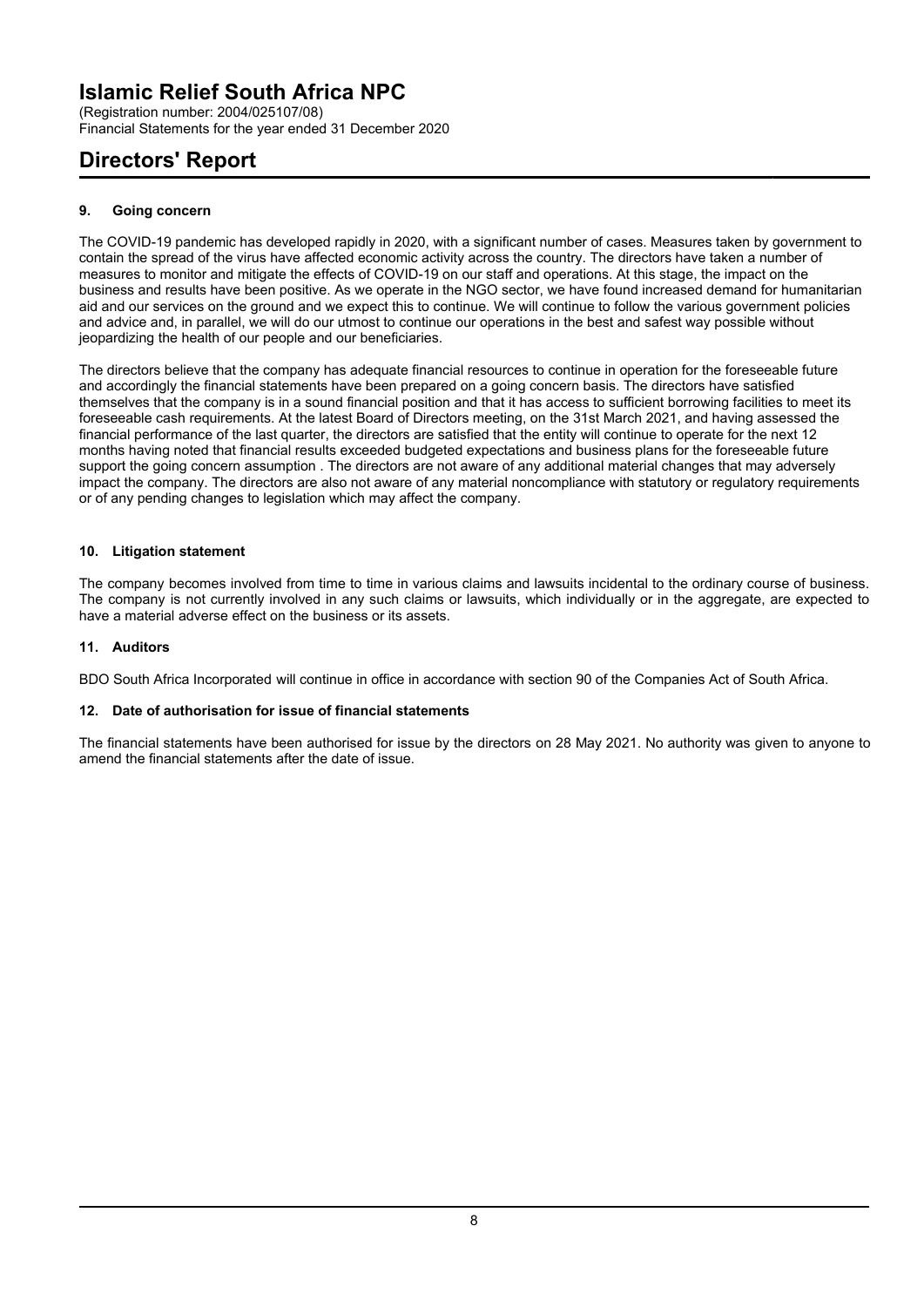(Registration number: 2004/025107/08) Financial Statements for the year ended 31 December 2020

### **Statement of Financial Position as at 31 December 2020**

| Figures in Rand                     | Note           | 2020       | 2019       |
|-------------------------------------|----------------|------------|------------|
| <b>Assets</b>                       |                |            |            |
| <b>Non-Current Assets</b>           |                |            |            |
| Property, plant and equipment       | $\overline{c}$ | 10,158,188 | 7,129,592  |
| Other financial assets              | 3              | 23,520     | 22,400     |
|                                     |                | 10,181,708 | 7,151,992  |
| <b>Current Assets</b>               |                |            |            |
| Trade and other receivables         | 4              | 829,205    | 1,493,977  |
| Cash and cash equivalents           | 5              | 40,565,740 | 22,972,889 |
|                                     |                | 41,394,945 | 24,466,866 |
| <b>Total Assets</b>                 |                | 51,576,653 | 31,618,858 |
| <b>Equity and Liabilities</b>       |                |            |            |
| <b>Equity</b>                       |                |            |            |
| Accumulated surplus                 | 6              | 44,285,626 | 20,974,569 |
| <b>Liabilities</b>                  |                |            |            |
| <b>Non-Current Liabilities</b>      |                |            |            |
| Other financial liabilities         | 7              | 3,786,118  | 4,951,042  |
| <b>Current Liabilities</b>          |                |            |            |
| Trade and other payables            | 8              | 3,410,180  | 5,608,977  |
| Provisions                          | 9              | 94,729     | 84,270     |
|                                     |                | 3,504,909  | 5,693,247  |
| <b>Total Liabilities</b>            |                | 7,291,027  | 10,644,289 |
| <b>Total Equity and Liabilities</b> |                | 51,576,653 | 31,618,858 |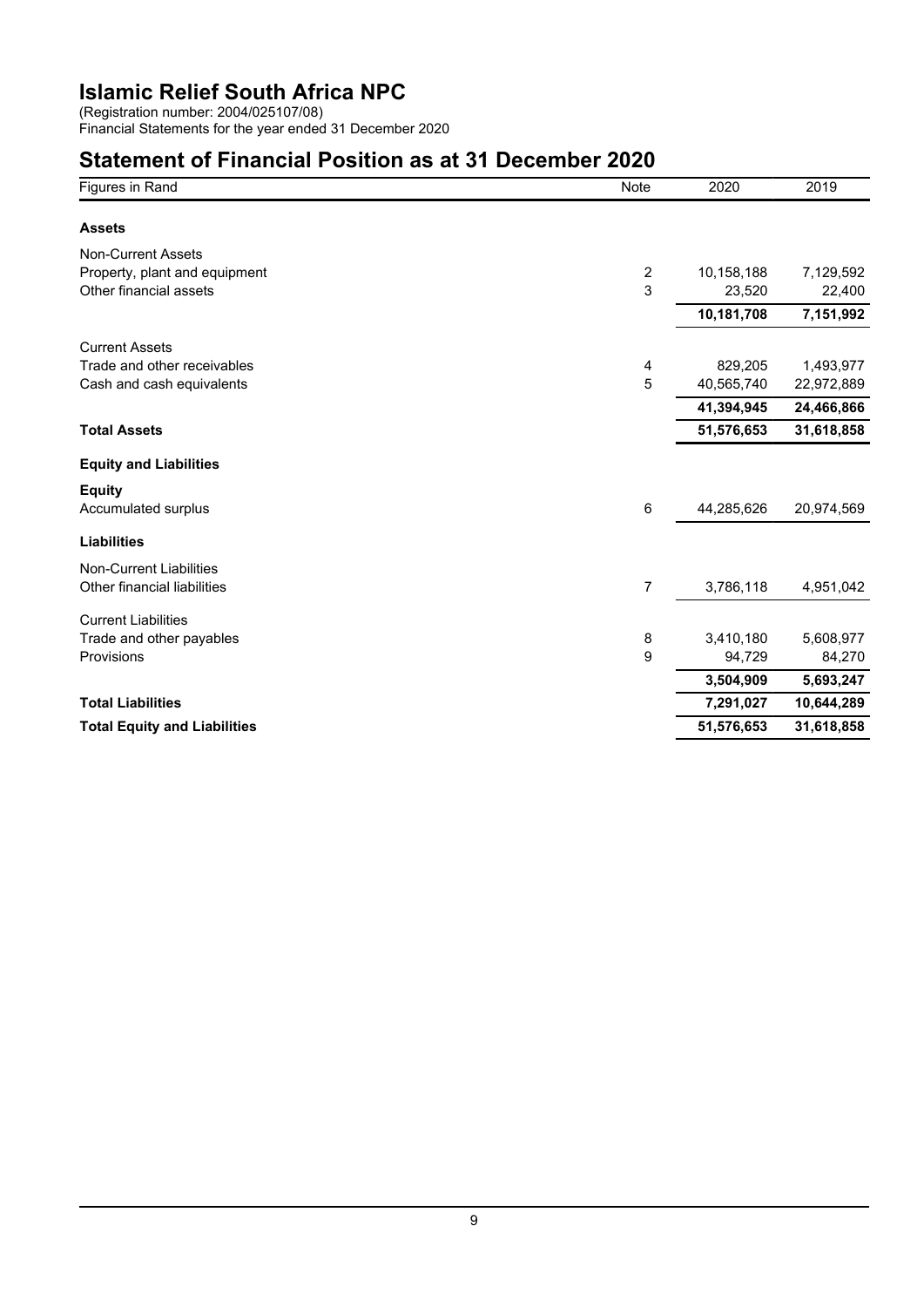(Registration number: 2004/025107/08)

Financial Statements for the year ended 31 December 2020

### **Statement of Comprehensive Income**

| Figures in Rand                          | Note | 2020           | 2019           |
|------------------------------------------|------|----------------|----------------|
| Revenue                                  | 10   | 121,689,509    | 91,547,374     |
| Direct expenses                          |      | (91, 693, 485) | (83, 359, 629) |
| <b>Gross surplus</b>                     |      | 29,996,024     | 8,187,745      |
| Other income                             | 11   | 43.668         | 41,144         |
| Overhead expenses                        |      | (8, 155, 175)  | (8, 186, 479)  |
| <b>Operating surplus</b>                 | 12   | 21,884,517     | 42,410         |
| Profit share                             | 13   | 1.607.127      | 1,395,501      |
| Fair value adjustments                   |      | 1,120          |                |
| Finance costs                            | 14   | (181, 707)     | (166, 358)     |
| Surplus for the year                     |      | 23,311,057     | 1,271,553      |
| Other comprehensive income               |      |                |                |
| Total comprehensive surplus for the year |      | 23,311,057     | 1.271.553      |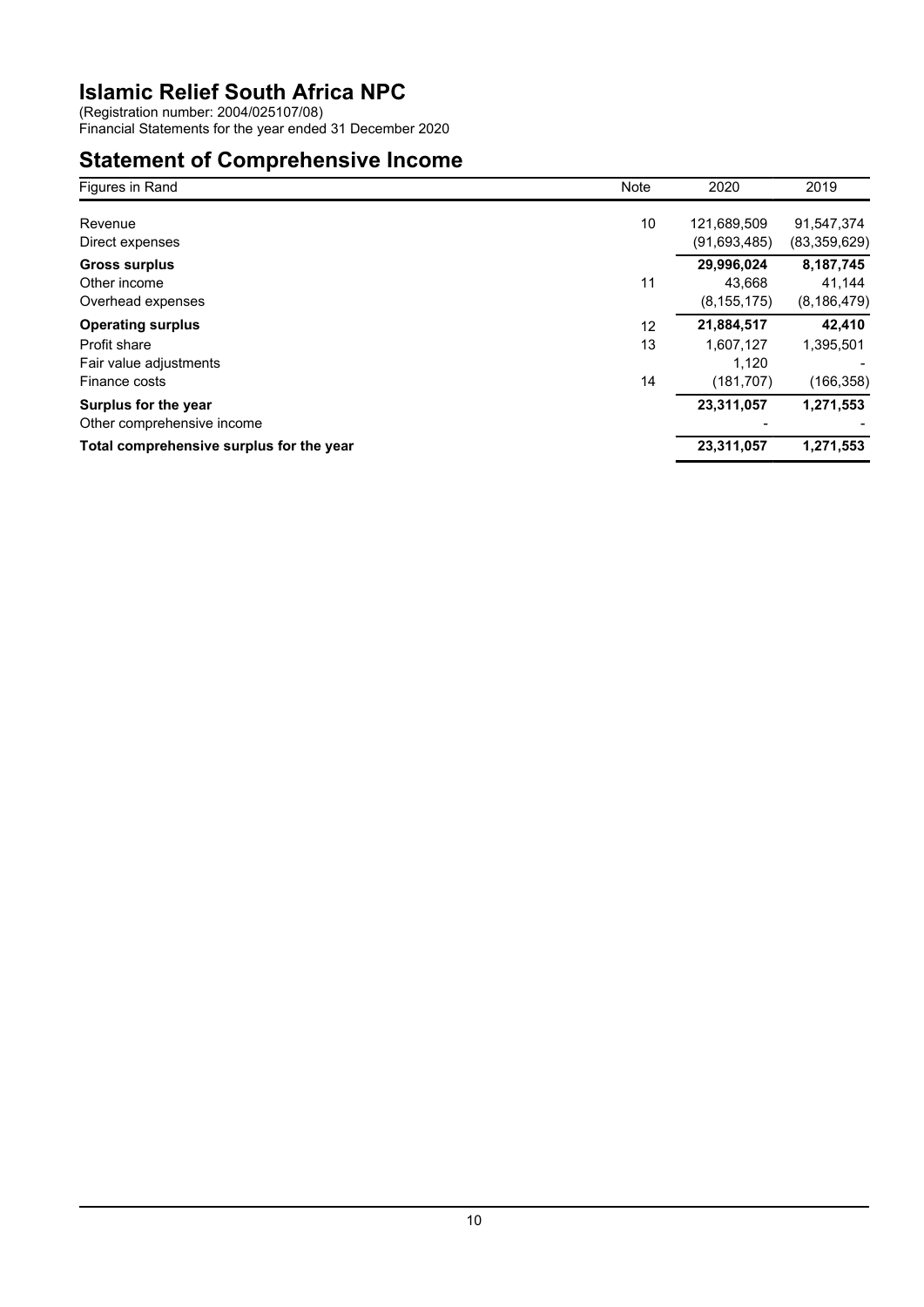(Registration number: 2004/025107/08)

Financial Statements for the year ended 31 December 2020

### **Statement of Changes in Equity**

| Figures in Rand                                    | Accumulated<br>surplus | Total equity |
|----------------------------------------------------|------------------------|--------------|
| Balance at 01 January 2019                         | 19,703,016             | 19,703,016   |
| Surplus for the year<br>Other comprehensive income | 1,271,553              | 1,271,553    |
| Total comprehensive income for the year            | 1,271,553              | 1,271,553    |
| Balance at 01 January 2020                         | 20,974,569             | 20,974,569   |
| Surplus for the year<br>Other comprehensive income | 23,311,057             | 23.311.057   |
| Total comprehensive income for the year            | 23,311,057             | 23,311,057   |
| <b>Balance at 31 December 2020</b>                 | 44,285,626             | 44,285,626   |
| .                                                  |                        |              |

Note(s)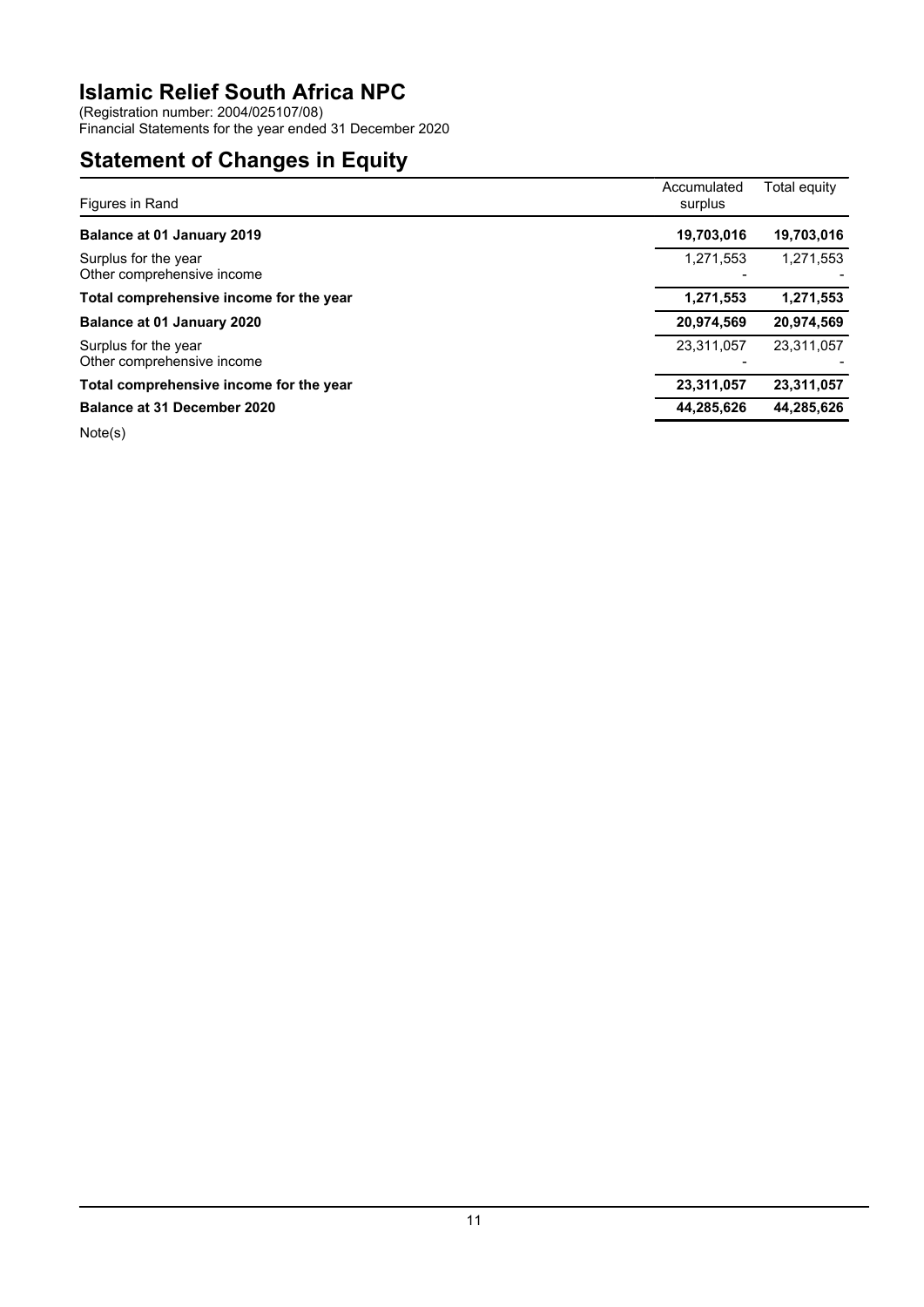(Registration number: 2004/025107/08) Financial Statements for the year ended 31 December 2020

### **Statement of Cash Flows**

| Figures in Rand                                                                        | <b>Notes</b> | 2020                                  | 2019                                 |
|----------------------------------------------------------------------------------------|--------------|---------------------------------------|--------------------------------------|
| Cash flows from operating activities                                                   |              |                                       |                                      |
| Cash generated from operations<br>Profit share<br>Finance costs                        | 16           | 20,944,098<br>1,607,127<br>(181, 707) | 5,529,676<br>1,395,501<br>(166, 358) |
| Net cash from operating activities                                                     |              | 22,369,518                            | 6,758,819                            |
| Cash flows from investing activities                                                   |              |                                       |                                      |
| Purchase of property, plant and equipment                                              | 2            | (3,611,741)                           | (6,680,983)                          |
| Cash flows from financing activities                                                   |              |                                       |                                      |
| Proceeds from other financial liabilities<br>Repayments of other financial liabilities |              | (1, 164, 924)                         | 4,951,042                            |
| Net cash from financing activities                                                     |              | (1, 164, 924)                         | 4,951,042                            |
| Total cash movement for the year<br>Cash at the beginning of the year                  |              | 17,592,853<br>22,972,887              | 5,028,878<br>17,944,011              |
| Total cash at end of the year                                                          | 5            | 40,565,740                            | 22,972,889                           |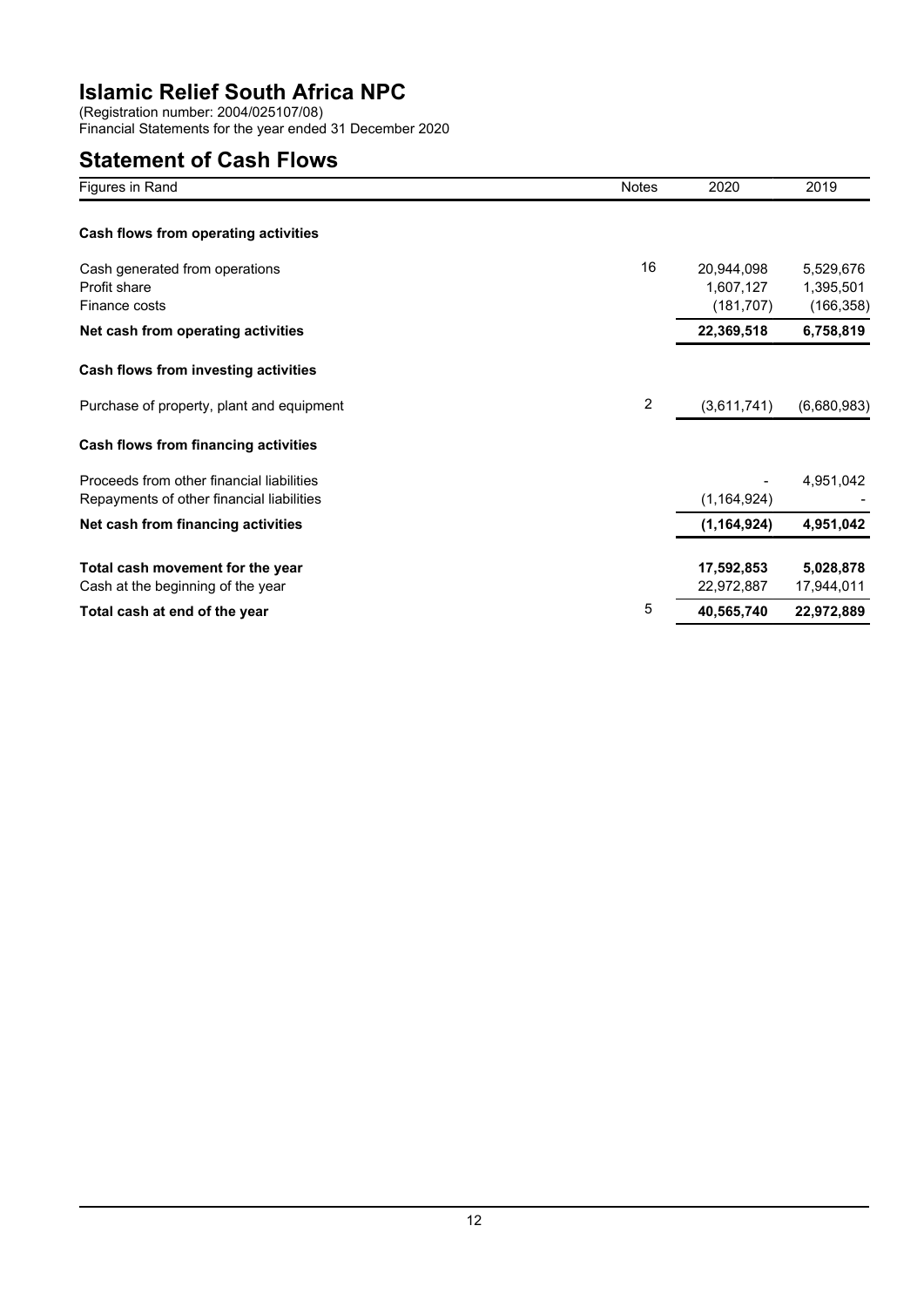(Registration number: 2004/025107/08)

Financial Statements for the year ended 31 December 2020

### **Accounting Policies**

#### **1. Basis of preparation and summary of significant accounting policies**

The financial statements have been prepared on a going concern basis in accordance with the International Financial Reporting Standard for Small and Medium-sized Entities, and the Companies Act of South Africa. The financial statements have been prepared on the historical cost basis, and incorporate the principal accounting policies set out below. They are presented in South African Rands.

These accounting policies are consistent with the previous period.

#### **1.1 Significant judgements and sources of estimation uncertainty**

#### **Critical judgements in applying accounting policies**

Management did not make critical judgements in the application of accounting policies, apart from those involving estimations, which would significantly affect the financial statements.

#### **Key sources of estimation uncertainty**

#### **Useful lives of property, plant and equipment**

The company reviews the estimated useful lives of property, plant and equipment when changing circumstances indicate that they may have changed since the most recent reporting date.

#### **Provisions**

Provisions are inherently based on assumptions and estimates using the best information available. Additional disclosure of these estimates of provisions are included in note 9 - Provisions.

#### **1.2 Property, plant and equipment**

Property, plant and equipment are tangible assets which the company holds for its own use and which are expected to be used for more than one period.

An item of property, plant and equipment is recognised as an asset when it is probable that future economic benefits associated with the item will flow to the company, and the cost of the item can be measured reliably.

Property, plant and equipment is initially measured at cost.

Cost includes costs incurred initially to acquire or construct an item of property, plant and equipment and costs incurred subsequently to add to, replace part of, or service it. If a replacement cost is recognised in the carrying amount of an item of property, plant and equipment, the carrying amount of the replaced part is derecognised.

The initial estimate of the costs of dismantling and removing an asset and restoring the site on which it is located is also included in the cost of property, plant and equipment, when such dismantling, removal and restoration is obligatory.

Expenditure incurred subsequently for major services, additions to or replacements of parts of property, plant and equipment are capitalised if it is probable that future economic benefits associated with the expenditure will flow to the company and the cost can be measured reliably. Day to day servicing costs are included in profit or loss in the period in which they are incurred.

Property, plant and equipment is subsequently stated at cost less accumulated depreciation and any accumulated impairment losses, except for land which is stated at cost less any accumulated impairment losses.

Depreciation of an asset commences when the asset is available for use as intended by management. Depreciation is charged to write off the asset's carrying amount over its estimated useful life to its estimated residual value, using a method that best reflects the pattern in which the asset's economic benefits are consumed by the company.

The useful lives of items of property, plant and equipment have been assessed as follows:

| <b>Item</b>            | Depreciation method | Average useful life |
|------------------------|---------------------|---------------------|
| <b>Buildings</b>       | Straight line       | 30 years            |
| Furniture and fixtures | Straight line       | 6 years             |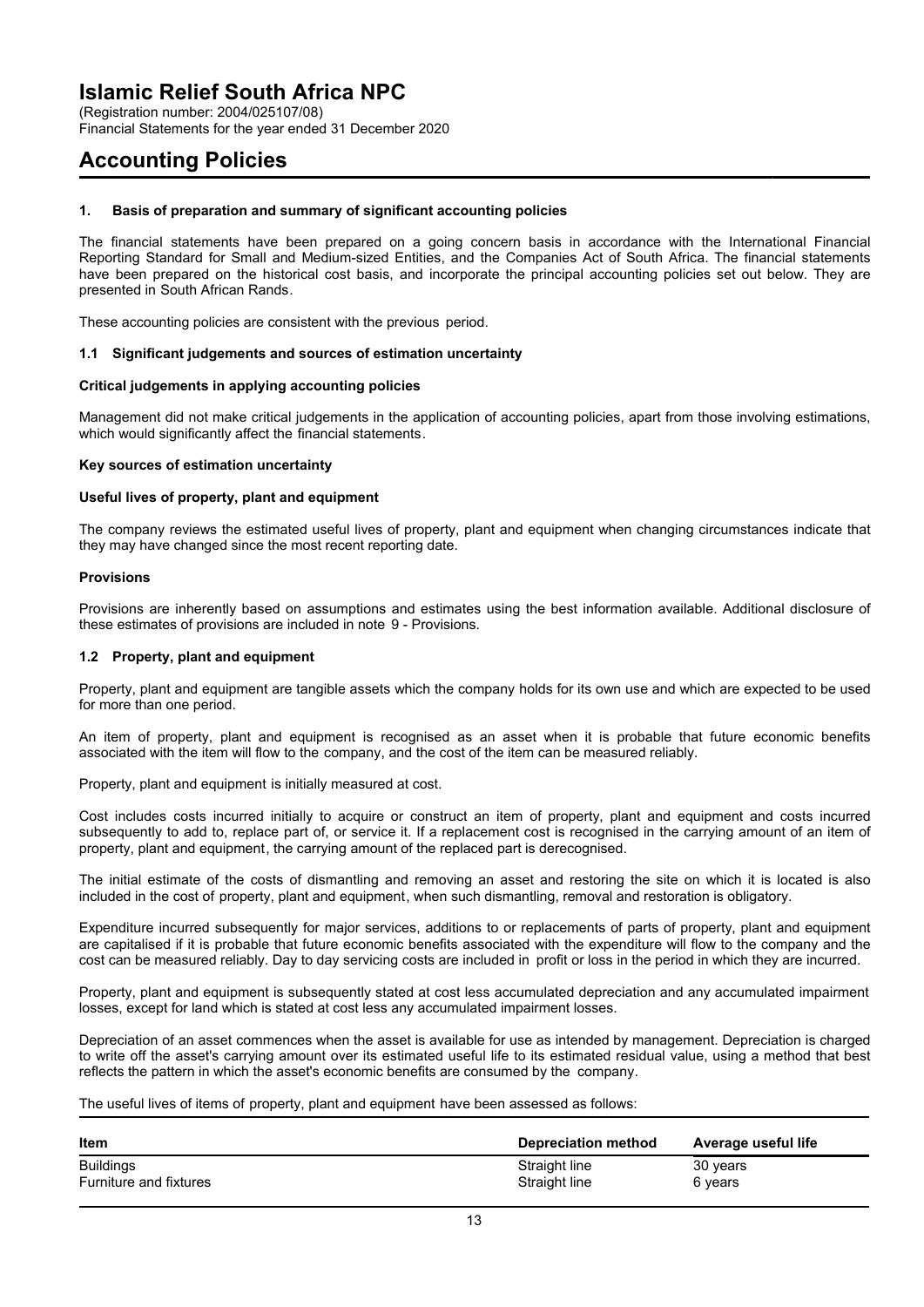(Registration number: 2004/025107/08) Financial Statements for the year ended 31 December 2020

### **Accounting Policies**

#### **1.2 Property, plant and equipment (continued)** Motor vehicles **Straight line** 5 years **Straight line** 5 years Office equipment 3 years and the Straight line 3 years of Straight line 3 years 3 years 3 years 3 years 3 years 3 years 3 years 3 years 3 years 3 years 3 years 3 years 3 years 3 years 3 years 3 years 3 years 3 years 3 year IT equipment 3 years<br>
Computer software Computer Straight line 3 years<br>
2 years Computer software

Land is not depreciated.

The depreciation charge for each period is recognised in profit or loss unless it is included in the carrying amount of another asset.

Depreciation is not charged to an asset if its estimated residual value exceeds or is equal to its carrying amount.

Where major components of an item of property, plant and equipment have significantly different patterns of consumption of economic benefits, the cost of the asset is allocated to the components and they are depreciated separately over each component's useful life.

When indicators are present that the useful lives and residual values of items of property, plant and equipment have changed since the most recent annual reporting date, they are reassessed. Any changes are accounted for prospectively as a change in accounting estimate.

Impairment tests are performed on property, plant and equipment when there is an indicator that they may be impaired. When the carrying amount of an item of property, plant and equipment is assessed to be higher than the estimated recoverable amount, an impairment loss is recognised immediately in profit or loss to bring the carrying amount in line with the recoverable amount.

An item of property, plant and equipment is derecognised upon disposal or when no future economic benefits are expected from its continued use or disposal. Any gain or loss arising from the derecognition of an item of property, plant and equipment, determined as the difference between the net disposal proceeds, if any, and the carrying amount of the item, is included in profit or loss when the item is derecognised.

#### **1.3 Financial instruments**

#### **Initial measurement**

Financial instruments are initially measured at the transaction price (including transaction costs except in the initial measurement of financial assets and liabilities that are measured at fair value through profit or loss) unless the arrangement constitutes, in effect, a financing transaction in which case it is measured at the present value of the future payments discounted at a market rate of interest for a similar debt instrument.

#### **Financial instruments at amortised cost**

Financial instruments may be designed to be measured at amortised cost less any impairment using the effective interest method. These include trade and other receivables, loans and trade and other payables. At the end of each reporting period date, the carrying amounts of assets held in this category are reviewed to determine whether there is any objective evidence of impairment. If so, an impairment loss is recognised.

#### **Financial instruments at cost**

Equity instruments that are not publicly traded and whose fair value cannot otherwise be measured reliably without undue cost or effort are measured at cost less impairment.

#### **1.4 Tax**

### **Current tax assets and liabilities**

The company has been approved as a public benefit organisation in terms of section 30 of the Income Tax Act. The organisations receipts and accruals are therefore exempt from income tax in terms of section 10(1)(cN) of the Act, and as a result no provision has been made for income tax.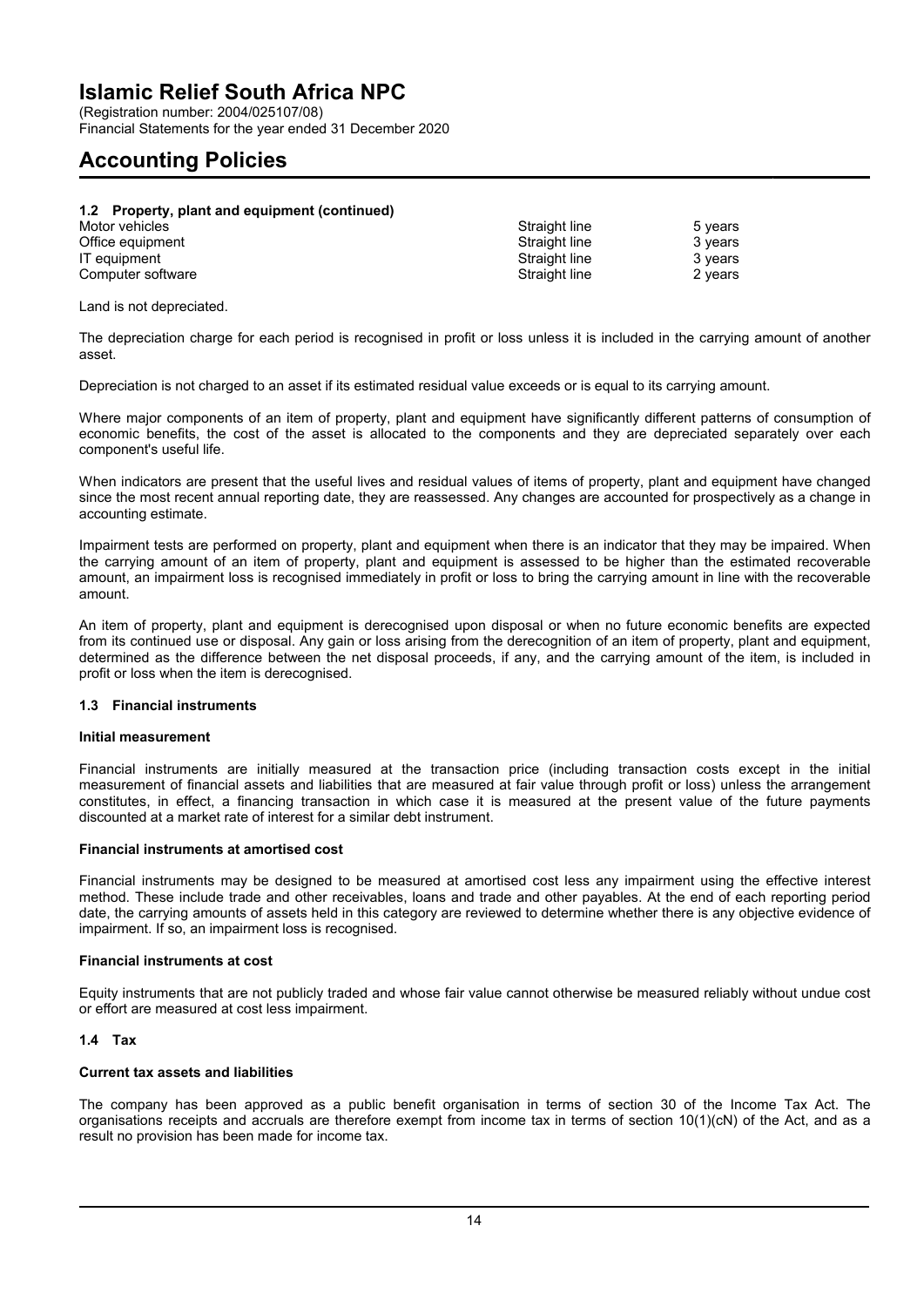(Registration number: 2004/025107/08) Financial Statements for the year ended 31 December 2020

### **Accounting Policies**

### **1.5 Leases**

A lease is classified as a finance lease if it transfers substantially all the risks and rewards incidental to ownership to the lessee. All other leases are operating leases.

#### **Operating leases – lessee**

Operating lease payments are recognised as an expense on a straight-line basis over the lease term unless:

- another systematic basis is representative of the time pattern of the benefit from the leased asset, even if the payments are not on that basis, or
- the payments are structured to increase in line with expected general inflation (based on published indexes or statistics) to compensate for the lessor's expected inflationary cost increases.

Any contingent rents are expensed in the period they are incurred.

#### **1.6 Impairment of assets**

The company assesses at each reporting date whether there is any indication that an asset may be impaired. If any such indication exists, the company estimates the recoverable amount of the asset.

If there is any such indication, the recoverable amount of any affected asset (or group of related assets) is estimated and compared with its carrying amount. If the estimated recoverable amount is lower, the carrying amount is reduced to its estimated recoverable amount, and an impairment loss is recognised immediately in surplus or loss.

If an impairment loss subsequently reverses, the carrying amount of the asset (or group of related assets) is increased to the revised estimate of its recoverable amount, but not in excess of the amount that would have been determined had no impairment loss been recognised for the asset (or group of assets) in prior years. A reversal of impairment is recognised immediately in surplus or loss.

#### **1.7 Equity**

An equity instrument is any contract that evidences a residual profit in the assets of an entity after deducting all of its liabilities.

#### **1.8 Provisions and contingencies**

Provisions are recognised when the company has an obligation at the reporting date as a result of a past event; it is probable that the company will be required to transfer economic benefits in settlement; and the amount of the obligation can be estimated reliably.

Provisions are measured at the present value of the amount expected to be required to settle the obligation using a pre-tax rate that reflects current market assessments of the time value of money and the risks specific to the obligation. The increase in the provision due to the passage of time is recognised as interest expense.

Provisions are not recognised for future operating losses.

Contingent assets and contingent liabilities are not recognised.

#### **1.9 Revenue**

**Revenue**: primarily comprises income from donations. It is recognised upon receipt of cash and cash equivalents at the amount received.

**Unrestricted funds**: all donations are deemed unrestricted unless specifically stated by the donor. Unrestricted funds comprise the accumulated surplus or deficit on the financial statements which are available for use at the discretion of the directors of Islamic Relief South Africa in furtherance of the objectives of the charity.

**Restricted funds**: these pertain to contributions that are assigned by the donor or the terms of the appeal specified by a particular project or country. The donation and income deriving from them will be used in accordance with the specific purposes.

**Investment income**: this compromises of profit generated from funds held in Islamic Relief South Africa's bank accounts.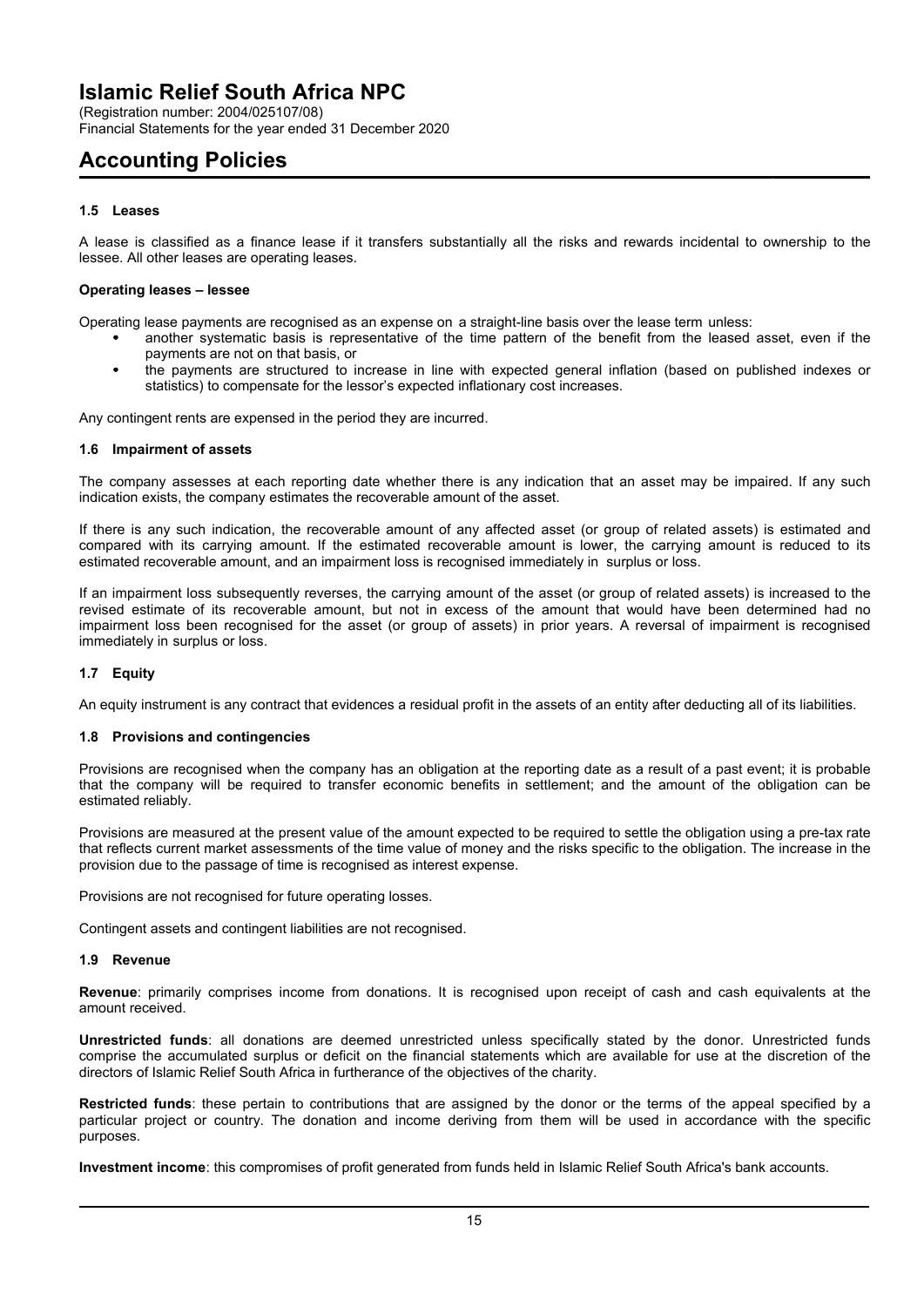(Registration number: 2004/025107/08) Financial Statements for the year ended 31 December 2020

### **Accounting Policies**

### **1.9 Revenue (continued)**

**Donations**: this comprises all income resources from donations and income from fundraising partners on basis of that which is remitted to Islamic Relief South Africa.

**In Kind donations**: this pertains to donations in kind. A nominal value is attached to second hand items for measurement per the accounting records. Brand new items received are measured at the lowest retail cost or invoice value and are used in accordance with Islamic Relief South Africa's programmes implementation efforts. High value items are aligned with the lowest market value available. The outcome of the transaction can be estimated reliably when the amount of revenue can be measured reliably and it is probable that the economic benefits associated with the transaction will flow to the entity.

### **1.10 Borrowing costs**

Borrowing costs are recognised as an expense in the period in which they are incurred.

### **1.11 Foreign exchange**

### **Foreign currency transactions**

Exchange differences arising on monetary items are recognised in surplus or loss in the period in which they arise.

All transactions in foreign currencies are initially recorded in Rand, using the spot rate at the date of the transaction. Foreign currency monetary items at the reporting date are translated using the closing rate. All exchange differences arising on settlement or translation are recognised in surplus or loss.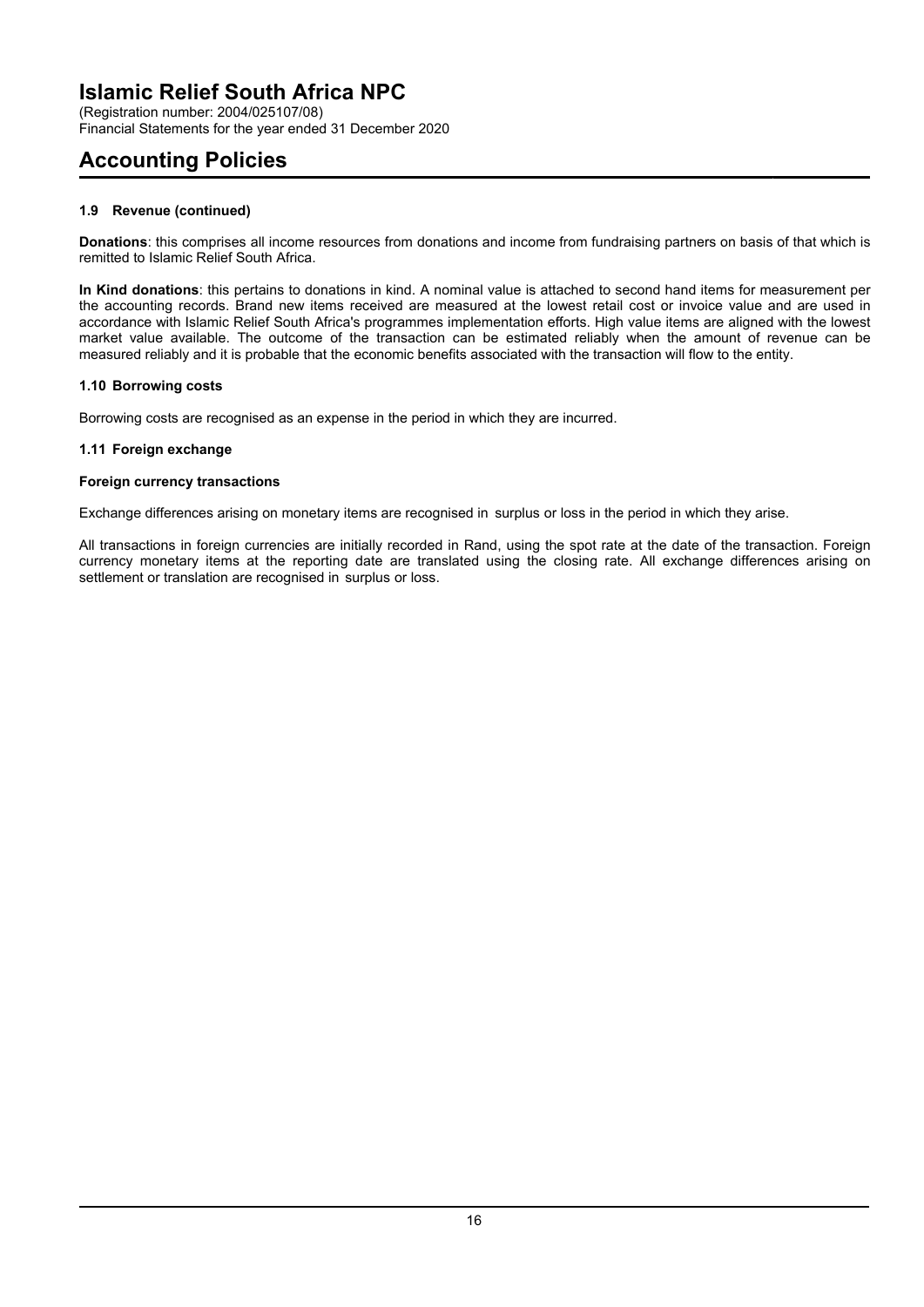(Registration number: 2004/025107/08) Financial Statements for the year ended 31 December 2020

### **Notes to the Financial Statements**

Figures in Rand

#### **2. Property, plant and equipment**

|                        | 2020                                                      |             |            | 2019<br>Cost<br><b>Accumulated Carrying value</b><br>depreciation |               |           |
|------------------------|-----------------------------------------------------------|-------------|------------|-------------------------------------------------------------------|---------------|-----------|
|                        | Cost<br><b>Accumulated Carrying value</b><br>depreciation |             |            |                                                                   |               |           |
| Land                   | 315,000                                                   |             | 315,000    | 315,000                                                           |               | 315,000   |
| <b>Buildings</b>       | 9,420,623                                                 | (486, 922)  | 8,933,701  | 6,464,735                                                         | (197, 534)    | 6,267,201 |
| Furniture and fixtures | 265,358                                                   | (224, 250)  | 41.108     | 236,948                                                           | (206, 480)    | 30,468    |
| Motor vehicles         | .150,952                                                  | (751, 260)  | 399,692    | 950,952                                                           | (623, 335)    | 327,617   |
| Office equipment       | 1.081.936                                                 | (836, 696)  | 245,240    | 803,489                                                           | (789, 967)    | 13,522    |
| IT equipment           | 849,138                                                   | (625, 692)  | 223,446    | 700,143                                                           | (524, 360)    | 175,783   |
| Computer software      | 22,156                                                    | (22, 155)   |            | 22.156                                                            | (22, 155)     |           |
| <b>Total</b>           | 13.105.163                                                | (2,946,975) | 10,158,188 | 9,493,423                                                         | (2, 363, 831) | 7,129,592 |

#### **Reconciliation of property, plant and equipment - 2020**

|                        | Opening   | <b>Additions</b>         | <b>Depreciation</b> | Closing    |
|------------------------|-----------|--------------------------|---------------------|------------|
|                        | balance   |                          |                     | balance    |
| Land                   | 315,000   |                          | $\,$                | 315,000    |
| <b>Buildings</b>       | 6,267,201 | 2,955,889                | (289, 389)          | 8,933,701  |
| Furniture and fixtures | 30,468    | 28.410                   | (17, 770)           | 41,108     |
| Motor vehicles         | 327,617   | 200,000                  | (127, 925)          | 399,692    |
| Office equipment       | 13,522    | 278.447                  | (46, 729)           | 245,240    |
| IT equipment           | 175,783   | 148,995                  | (101, 332)          | 223,446    |
| Computer software      |           | $\overline{\phantom{0}}$ |                     |            |
|                        | 7,129,592 | 3,611,741                | (583, 145)          | 10,158,188 |

d 2020 2019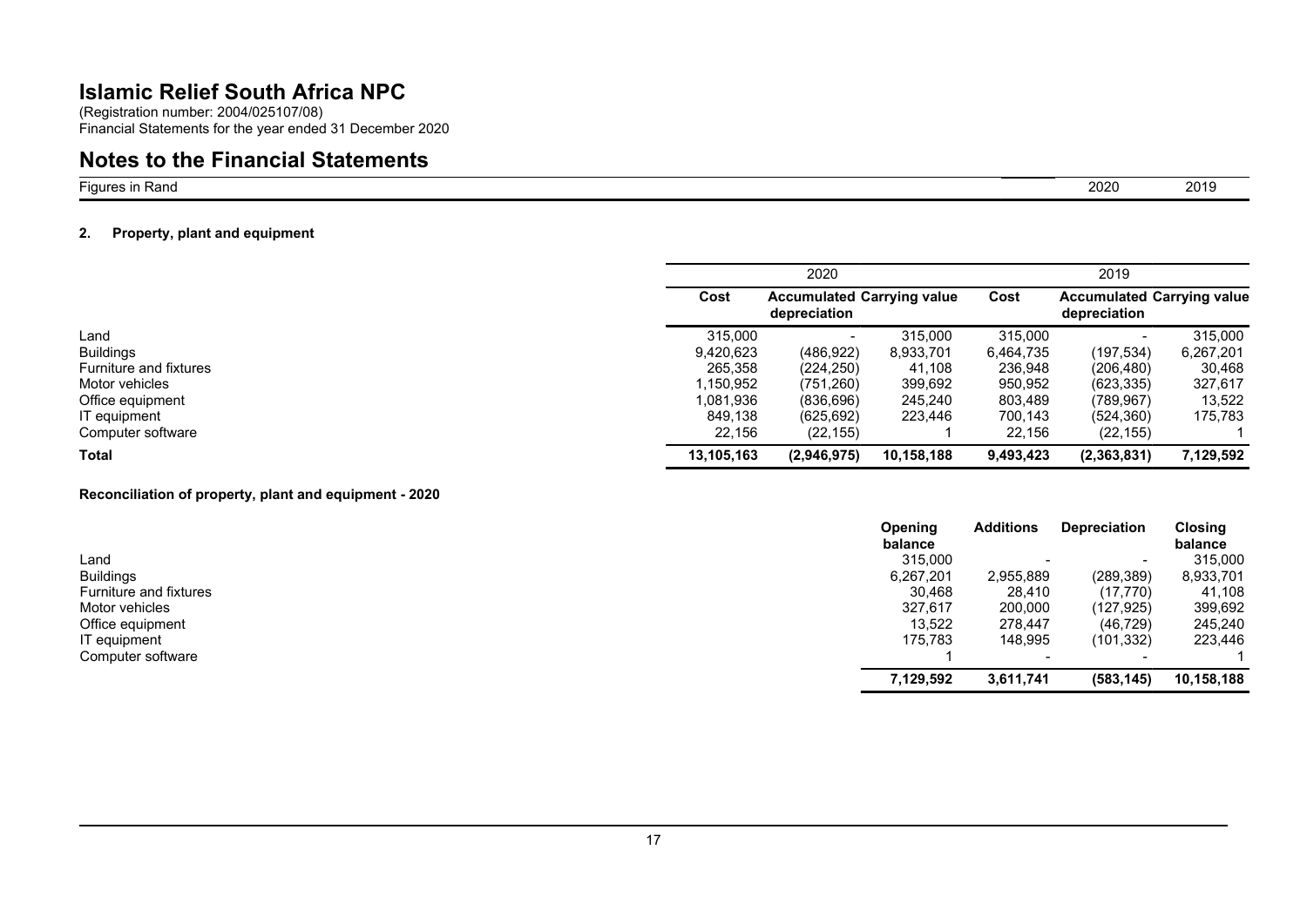(Registration number: 2004/025107/08)

Financial Statements for the year ended 31 December 2020

| <b>Notes to the Financial Statements</b> |      |      |
|------------------------------------------|------|------|
| Figures in Rand                          | 2020 | 2019 |

### **2. Property, plant and equipment (continued)**

### **Reconciliation of property, plant and equipment - 2019**

| Land                   | <b>Opening</b><br>balance<br>315,000 | <b>Additions</b> | <b>Disposals</b>         | <b>Depreciation</b> | <b>Closing</b><br>balance<br>315,000 |
|------------------------|--------------------------------------|------------------|--------------------------|---------------------|--------------------------------------|
| <b>Buildings</b>       | -                                    | 6.464.735        |                          | (197.534)           | 6,267,201                            |
| Furniture and fixtures | 45.991                               |                  | $\overline{\phantom{a}}$ | (15, 523)           | 30.468                               |
| Motor vehicles         | 442.208                              |                  |                          | (114,591)           | 327.617                              |
| Office equipment       | 18.465                               | 26,906           | $\overline{\phantom{0}}$ | (31, 849)           | 13,522                               |
| IT equipment           | 82.012                               | 189.342          | (1)                      | (95, 570)           | 175,783                              |
| Computer software      |                                      |                  |                          |                     |                                      |
|                        | 903.677                              | 6,680,983        | (1)                      | (455,067)           | 7,129,592                            |

### **Details of properties**

| <b>Property 1</b>                                                                 |                   |                   |
|-----------------------------------------------------------------------------------|-------------------|-------------------|
| The property is situated at Erf 231, Copesville, Pietermaritzburg, KwaZulu Natal, |                   |                   |
| measuring 440 square metres under Deeds of Transfer T000019401/2010.              |                   |                   |
| - Purchase price: 24 June 2010                                                    | 315,000           | 315,000           |
| <b>Property 2</b>                                                                 |                   |                   |
| The property is situated at Erf 59743, Lansdowne, Cape Town, Western Cape,        |                   |                   |
| measuring 544 square metres under Deeds of Transfer T16323/1949.                  |                   |                   |
| - Purchase price: 7 February 2019                                                 | 6,464,735         | 6,464,735         |
| <b>Property 3</b>                                                                 |                   |                   |
| The property is situated at Portion 44, Erf 808, Brickfield, Sherwood, Durban,    |                   |                   |
| measuring 836 square metres under Deeds of Transfer T12553/1973.                  |                   |                   |
| - Purchase price: 11 March 2020                                                   | 2,955,889         |                   |
| 3.<br><b>Other financial assets</b>                                               |                   |                   |
| At amortised cost                                                                 |                   |                   |
| Shares in Amaanat Investment Holding Limited                                      | 23,520            | 22,400            |
| <b>Non-current assets</b>                                                         |                   |                   |
| At amortised cost                                                                 | 23,520            | 22,400            |
| Trade and other receivables<br>4.                                                 |                   |                   |
|                                                                                   |                   |                   |
| Trade receivables<br>Staff loans                                                  | 162,051           | 40.620            |
| Deposits                                                                          | 27,290<br>139,204 | 47,390<br>115,084 |
| <b>VAT</b>                                                                        | 500,660           | 1,290,883         |
|                                                                                   |                   |                   |
|                                                                                   | 829,205           | 1,493,977         |
| <b>Cash and cash equivalents</b><br>5.                                            |                   |                   |
| Cash and cash equivalents consist of:                                             |                   |                   |
| <b>Bank balances</b>                                                              | 40,565,740        | 22,972,889        |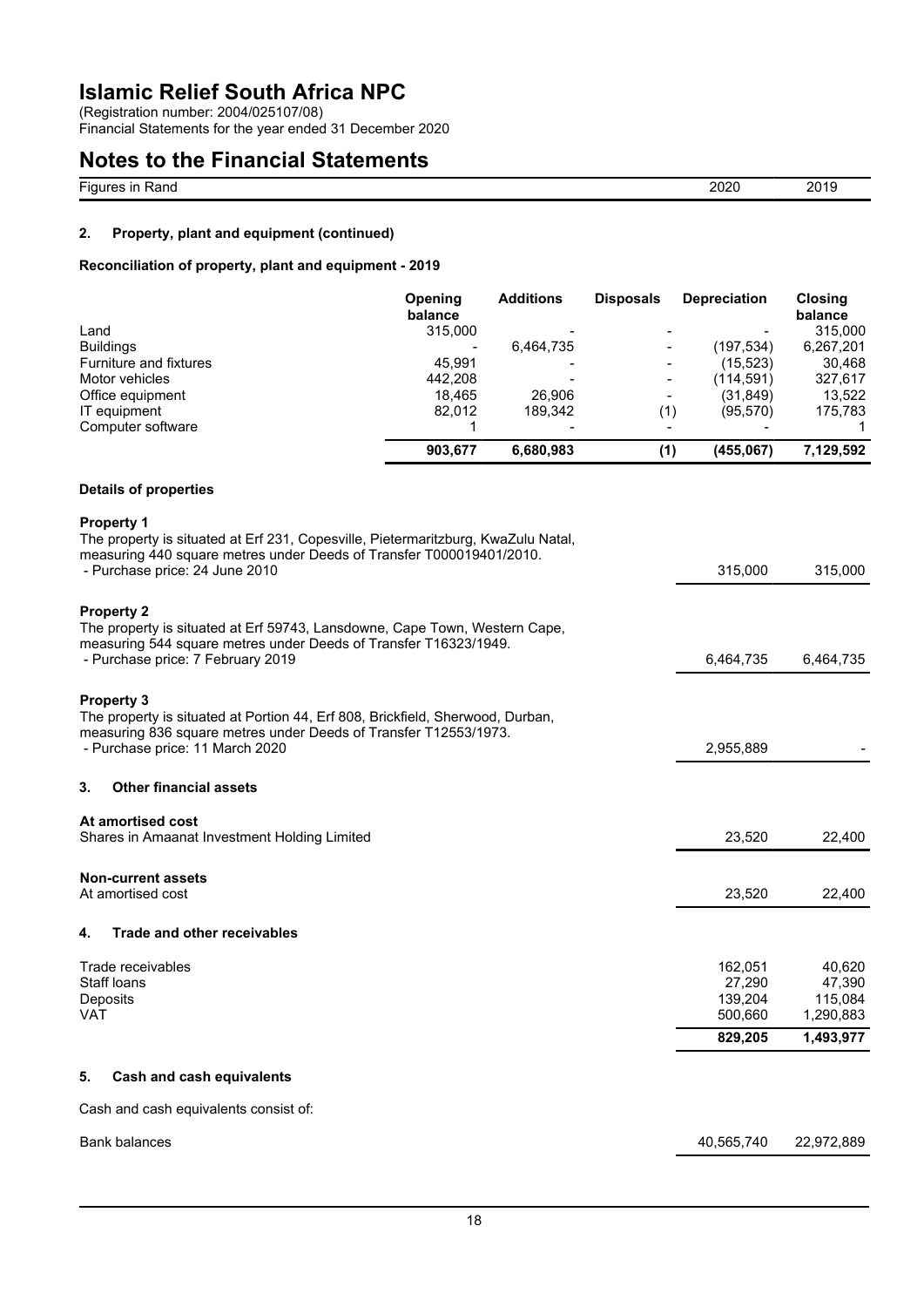(Registration number: 2004/025107/08)

Financial Statements for the year ended 31 December 2020

### **Notes to the Financial Statements**

| --<br>วกวก<br>$\sim$<br>Fiaur<br>≺and<br><b>ALC: Y</b><br>∠∪∠∪<br>ш<br>. . |  |  |
|----------------------------------------------------------------------------|--|--|
|                                                                            |  |  |

#### **6. Accumulated surplus**

The prior year figures have been amended to a typing error. This was done to ensure that the note matches the figures reflected on the Statement of Financial Position and Statement of Changes in Equity.

Incorporated within the accumulated surplus, are funds that have been committed to 2020 projects that continue to be underway and extended into 2021 as well as new projects expected to commence in the 2021 financial year.

| Restricted project funds<br>Unrestricted project funds<br>General reserves                                                                                                                                                                                    | 15,561,277<br>22,446,689<br>6,277,660 | 4,366,719<br>10,828,446<br>5,779,404 |
|---------------------------------------------------------------------------------------------------------------------------------------------------------------------------------------------------------------------------------------------------------------|---------------------------------------|--------------------------------------|
|                                                                                                                                                                                                                                                               | 44,285,626                            | 20,974,569                           |
| 7.<br><b>Other financial liabilities</b>                                                                                                                                                                                                                      |                                       |                                      |
| At amortised cost<br>Islamic Relief Worldwide<br>The loan bears no interest. Profit is charged at 4% per annum, the profit is payable<br>quarterly in advance and capital appreciation is paid quarterly in arrears. The loan is<br>repayable within 5 years. | 3,786,118                             | 4,951,042                            |
| <b>Non-current liabilities</b><br>At amortised cost                                                                                                                                                                                                           | 3,786,118                             | 4,951,042                            |
| 8.<br>Trade and other payables                                                                                                                                                                                                                                |                                       |                                      |
| Trade payables<br>Other accrued expenses                                                                                                                                                                                                                      | 482,716<br>2,927,464                  | 17,485<br>5,591,492                  |
|                                                                                                                                                                                                                                                               | 3,410,180                             | 5,608,977                            |

### **9. Provisions**

### **Reconciliation of provisions - 2020**

|                     | Opening<br>balance | Additions | <b>Utilised</b><br>during the<br>vear | <b>Reversed</b><br>during the<br>vear | Change in<br>discount<br>factor | Total  |
|---------------------|--------------------|-----------|---------------------------------------|---------------------------------------|---------------------------------|--------|
| Audit fee provision | 84.270             | 94.729    | $\overline{\phantom{0}}$              | (84.270)                              | $\overline{\phantom{a}}$        | 94.729 |

#### **Reconciliation of provisions - 2019**

|                                     | Opening<br>balance | <b>Additions</b> | <b>Reversed</b><br>during the<br>year | <b>Total</b>             |
|-------------------------------------|--------------------|------------------|---------------------------------------|--------------------------|
| Audit fee provision                 | 50.000             | 84.270           | (50,000)                              | 84,270                   |
| 10.<br><b>Revenue</b>               |                    |                  |                                       |                          |
| Cash donations<br>Donations in kind |                    |                  | 118,110,959<br>3,578,550              | 69,288,554<br>22,258,820 |
|                                     |                    |                  | 121,689,509                           | 91,547,374               |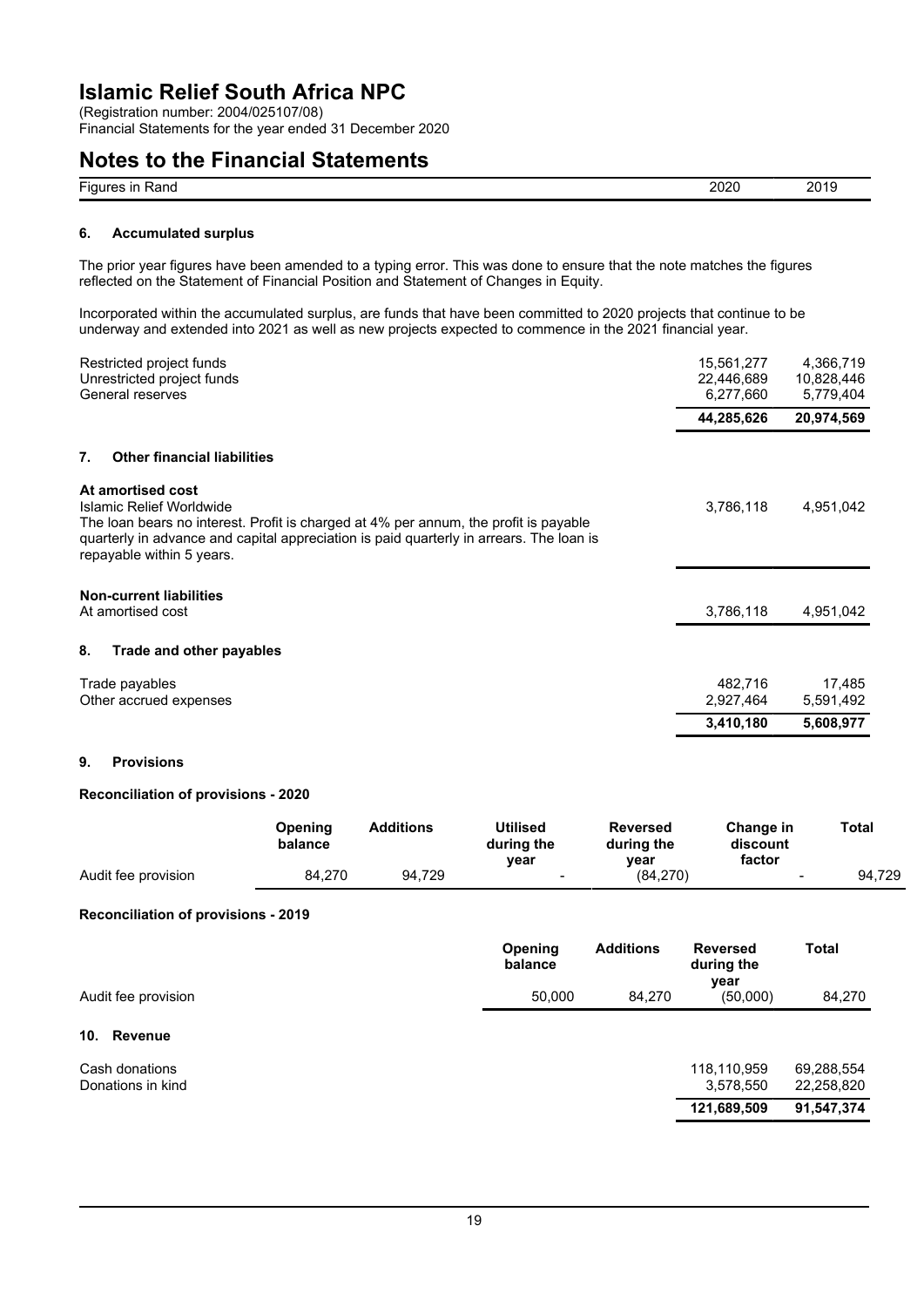(Registration number: 2004/025107/08)

Financial Statements for the year ended 31 December 2020

## **Notes to the Financial Statements**

| Figures in Rand                                                                                                                    |                                                                              | 2020                               | 2019                                 |
|------------------------------------------------------------------------------------------------------------------------------------|------------------------------------------------------------------------------|------------------------------------|--------------------------------------|
| <b>Other income</b><br>11.                                                                                                         |                                                                              |                                    |                                      |
| Insurance claims<br>Sundry income                                                                                                  |                                                                              | 33,346<br>10,322                   | 41,294                               |
|                                                                                                                                    |                                                                              | 43,668                             | (150)<br>41,144                      |
| <b>Operating surplus</b><br>12.                                                                                                    |                                                                              |                                    |                                      |
|                                                                                                                                    | Operating surplus for the year is stated after accounting for the following: |                                    |                                      |
| <b>Operating lease charges</b><br><b>Premises</b>                                                                                  |                                                                              |                                    |                                      |
| Contractual amounts                                                                                                                |                                                                              | 736,316                            | 773,503                              |
| Property, plant and equipment<br>Profit on exchange differences<br>Depreciation on property, plant and equipment<br>Employee costs |                                                                              | 179,164<br>583,145<br>3,222,572    | (1)<br>1,006<br>455,067<br>3,671,215 |
| 13. Investment revenue                                                                                                             |                                                                              |                                    |                                      |
| <b>Profit share</b><br>Bank                                                                                                        |                                                                              | 1,607,127                          | 1,395,501                            |
| 14. Finance costs                                                                                                                  |                                                                              |                                    |                                      |
|                                                                                                                                    | Finance cost on Islamic Finance Agreement (non interest bearing) - IRW       | 181,707                            | 166,358                              |
| 15. Auditor's remuneration                                                                                                         |                                                                              |                                    |                                      |
| Fees                                                                                                                               |                                                                              | 99,826                             | 119,040                              |
| 16. Cash generated from operations                                                                                                 |                                                                              |                                    |                                      |
| Surplus before taxation                                                                                                            |                                                                              | 23,311,057                         | 1,271,553                            |
| <b>Adjustments for:</b><br>Depreciation and amortisation<br>Loss on sale of assets                                                 |                                                                              | 583,145                            | 455,067                              |
| Profit share - investment<br>Finance costs<br>Fair value adjustments                                                               |                                                                              | (1,607,127)<br>181,707<br>(1, 120) | (1, 395, 501)<br>166,358             |
| Movements in provisions<br><b>Changes in working capital:</b>                                                                      |                                                                              | 10,459                             | 34,270                               |
| Trade and other receivables<br>Trade and other payables                                                                            |                                                                              | 664,774<br>(2, 198, 797)           | (42, 185)<br>5,040,113               |
|                                                                                                                                    |                                                                              | 20,944,098                         | 5,529,676                            |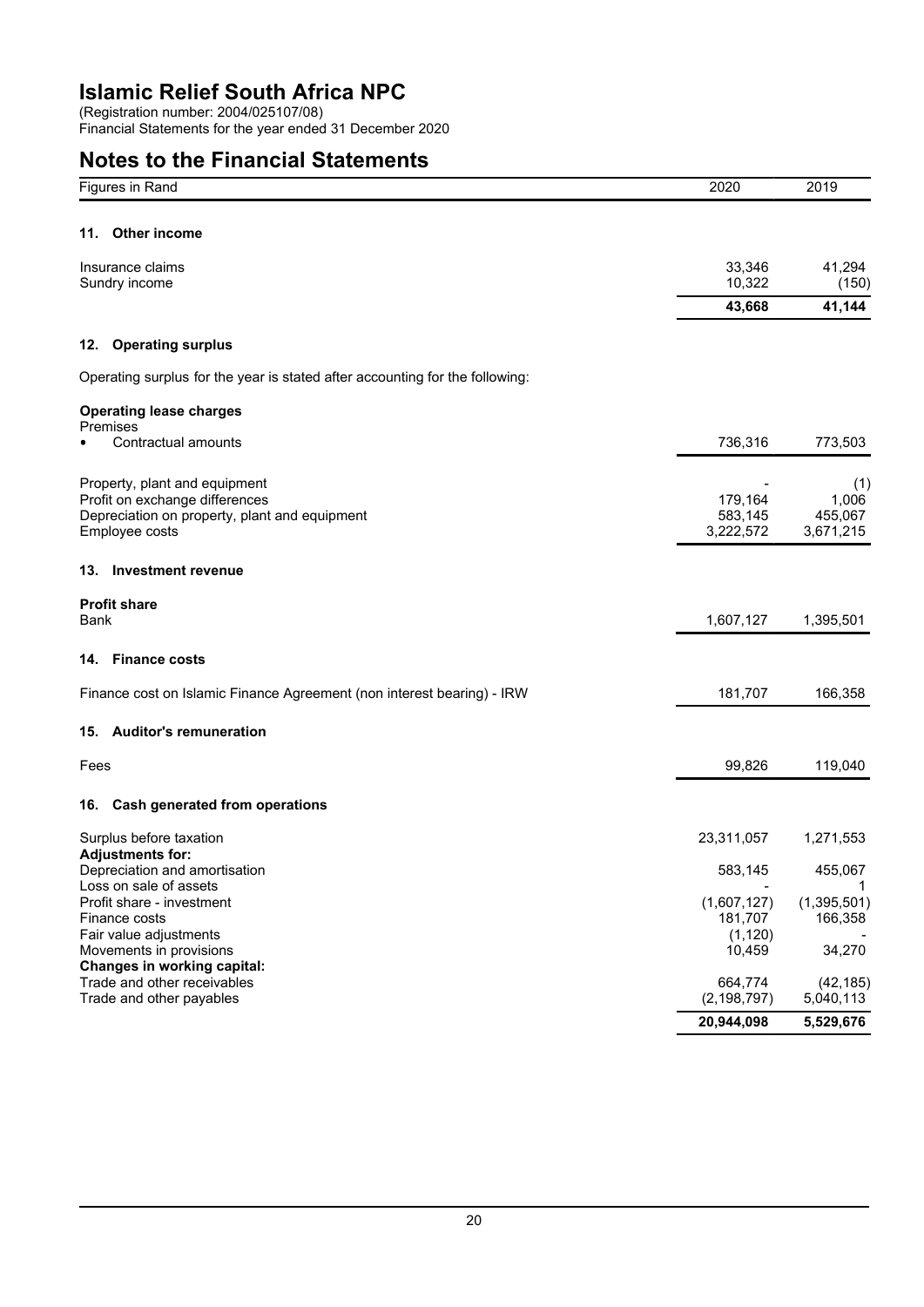(Registration number: 2004/025107/08) Financial Statements for the year ended 31 December 2020

### **Notes to the Financial Statements**

| <u>.</u><br>≺anc<br>.<br>. . | ____ | ۰.<br>.<br>_____ |
|------------------------------|------|------------------|
|                              |      |                  |

### **17. Commitments**

#### **Operating leases – as lessee (expense)**

#### **Minimum lease payments due**

- within one year 54,251

Commitments disclosed Incl VAT as liabilities are always recorded inclusive of VAT. Commitments is the amount you actually will pay in the future.

#### **18. Related parties**

| <b>Relationships</b>                                          |           |                               |
|---------------------------------------------------------------|-----------|-------------------------------|
| Common directors<br>Islamic Relief Worldwide - United Kingdom |           |                               |
| Other related parties<br>Orphan's Endowment Wagf Fund         |           |                               |
| <b>Related party balances</b>                                 |           |                               |
| Loan accounts - Owing (to) by related parties                 |           |                               |
| Islamic Relief Worldwide - purchase of building               |           | $(3,786,118)$ $(4,951,042)$   |
| <b>Orphan's Endowment Wagf Fund</b>                           | (30, 300) | (13,550)                      |
| <b>Related party transactions</b>                             |           |                               |
| Donations received from related parties                       |           |                               |
| Islamic Relief Worldwide - United Kingdom                     | 3,705,492 | 7.896.152                     |
| Distribution of donations to related parties                  |           |                               |
| Islamic Relief Worldwide                                      |           | $(43,891,438)$ $(29,187,814)$ |
| Islamic Relief Worldwide - donations in kind                  |           | $-$ (21,583,320)              |

#### **19. Directors' and prescribed officer's remuneration**

No emoluments were paid to the directors or any individuals holding a prescribed office during the year.

#### **20. Going concern**

The COVID-19 pandemic has developed rapidly in 2020, with a significant number of cases. Measures taken by government to contain the spread of the virus have affected economic activity across the country. The directors have taken a number of measures to monitor and mitigate the effects of COVID-19 on our staff and operations. At this stage, the impact on the business and results have been positive. As we operate in the NGO sector, we have found increased demand for humanitarian aid and our services on the ground and we expect this to continue. We will continue to follow the various government policies and advice and, in parallel, we will do our utmost to continue our operations in the best and safest way possible without jeopardizing the health of our people and our beneficiaries.

The directors believe that the company has adequate financial resources to continue in operation for the foreseeable future and accordingly the financial statements have been prepared on a going concern basis. The directors have satisfied themselves that the company is in a sound financial position and that it has access to sufficient borrowing facilities to meet its foreseeable cash requirements. At the latest Board of Directors meeting, on the 31st March 2021, and having assessed the financial performance of the last quarter, the directors are satisfied that the entity will continue to operate for the next 12 months having noted that financial results exceeded budgeted expectations and business plans for the foreseeable future support the going concern assumption . The directors are not aware of any additional material changes that may adversely impact the company. The directors are also not aware of any material noncompliance with statutory or regulatory requirements or of any pending changes to legislation which may affect the company.

### **21. Events after the reporting period**

The directors are not aware of any material event which occurred after the reporting date and up to the date of this report.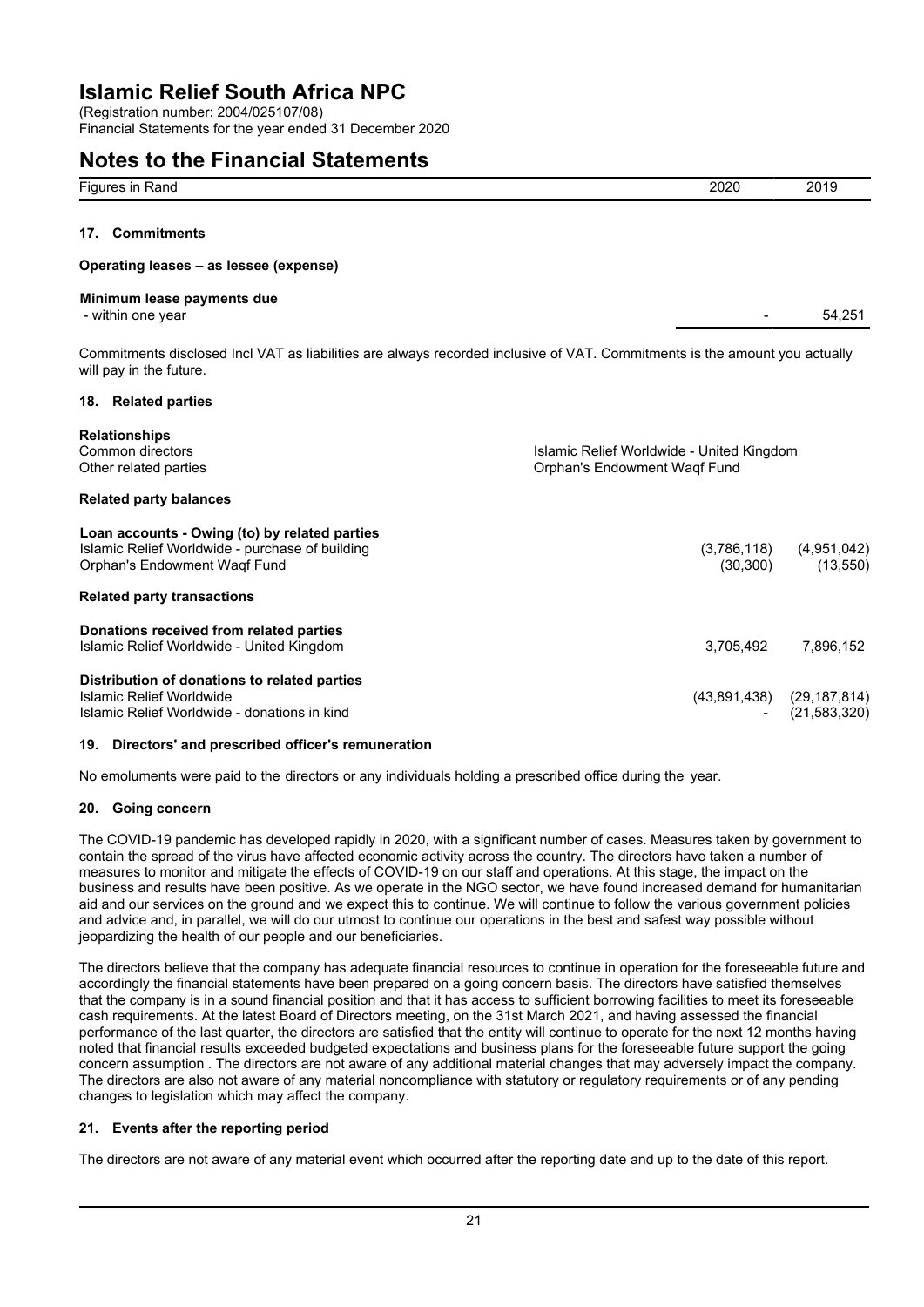(Registration number: 2004/025107/08)

Financial Statements for the year ended 31 December 2020

### **Notes to the Financial Statements**

Figures in Rand 2019

### **22. Reclassification and correction of accumulated surplus**

The prior year figures have been amended to a typing error. This was done to ensure that the note matches the figures reflected on the Statement of Financial Position and Statement of Changes in Equity.

Incorporated within the accumulated surplus, are funds that have been committed to 2020 projects that continue to be underway and extended into 2021 as well as new projects expected to commence in the 2021 financial year.

| The following are the figures prior to being restated: | Amended amount           | Original amount |
|--------------------------------------------------------|--------------------------|-----------------|
| Restricted project funds                               | R4.366.719               | R9.632.262      |
| Unrestricted project funds                             | R <sub>10.828</sub> .446 | R5.556.804      |
| General reserves                                       | R5.779.404               | R5.779.404      |
| Total                                                  | R20.974.569              | R20.968.470     |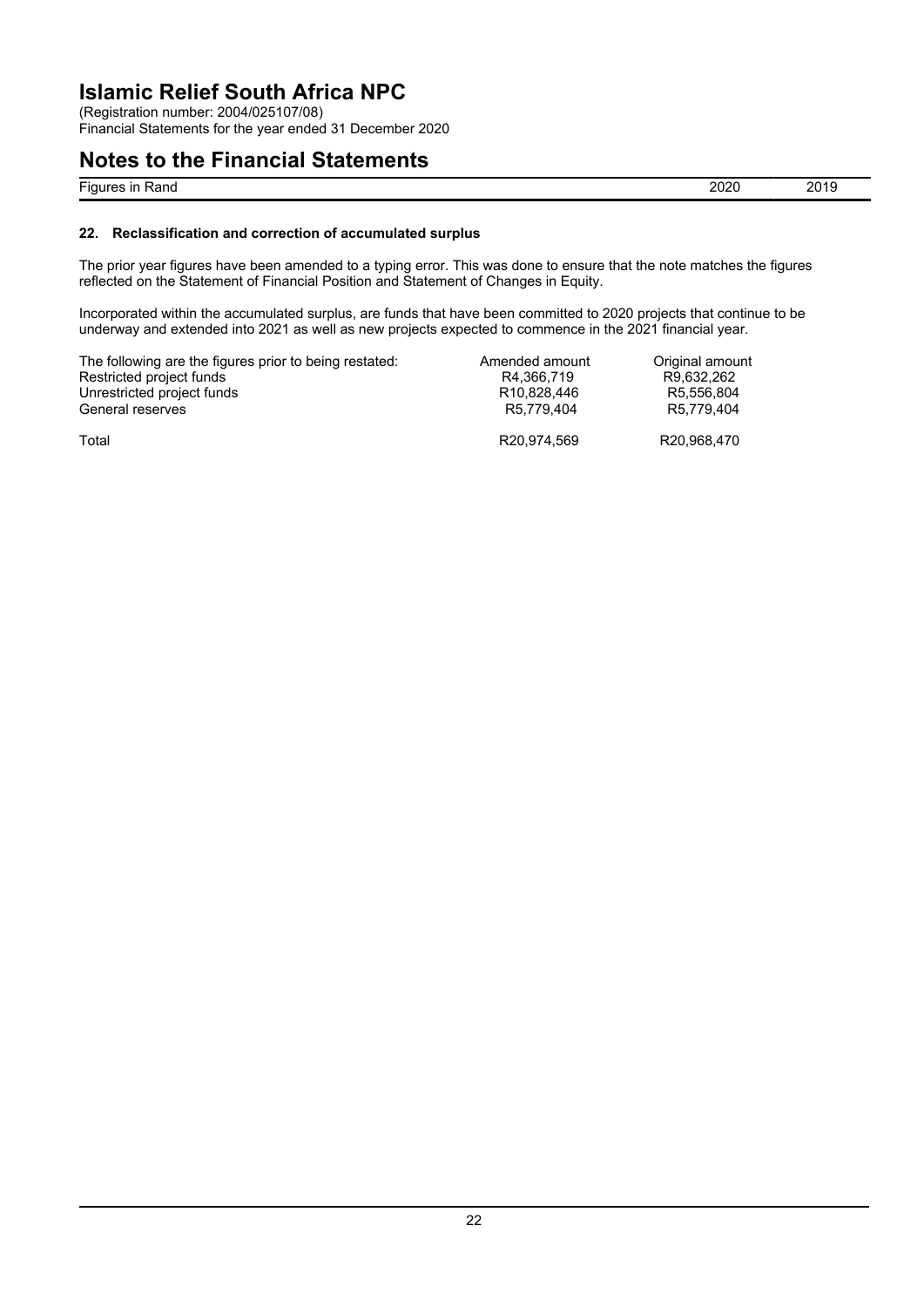(Registration number: 2004/025107/08) Financial Statements for the year ended 31 December 2020

### **Statement of Comprehensive Income**

| Figures in Rand                      | 2020           | 2019           |
|--------------------------------------|----------------|----------------|
|                                      |                |                |
| <b>Revenue</b>                       |                |                |
| Donation income                      | 121,689,509    | 91,547,374     |
|                                      | 121,689,509    | 91,547,374     |
| <b>Direct expenses</b>               |                |                |
| Operating expenses                   | (10, 847, 052) | (11, 314, 129) |
| Local programmes                     | (36,954,995)   | (43,061,766)   |
| International programmes             | (43,891,438)   | (28, 983, 734) |
|                                      | (91, 693, 485) | (83, 359, 629) |
| <b>Gross surplus</b>                 | 29,996,022     | 8,187,745      |
| Other income                         |                |                |
| Recoveries                           | 33,346         | 41,294         |
| Other income                         | 10,322         | (150)          |
|                                      | 43,668         | 41,144         |
| Overhead expenses (Refer to page 24) | (8, 155, 175)  | (8, 186, 479)  |
| <b>Operating surplus</b>             | 21,884,515     | 42,410         |
| <b>Profit Share</b>                  | 1,607,127      | 1,395,501      |
| Finance costs                        | (181, 707)     | (166, 358)     |
| Fair value adjustments               | 1,120          |                |
|                                      | 1,426,540      | 1,229,143      |
| Surplus (deficit) for the year       | 23,311,055     | 1,271,553      |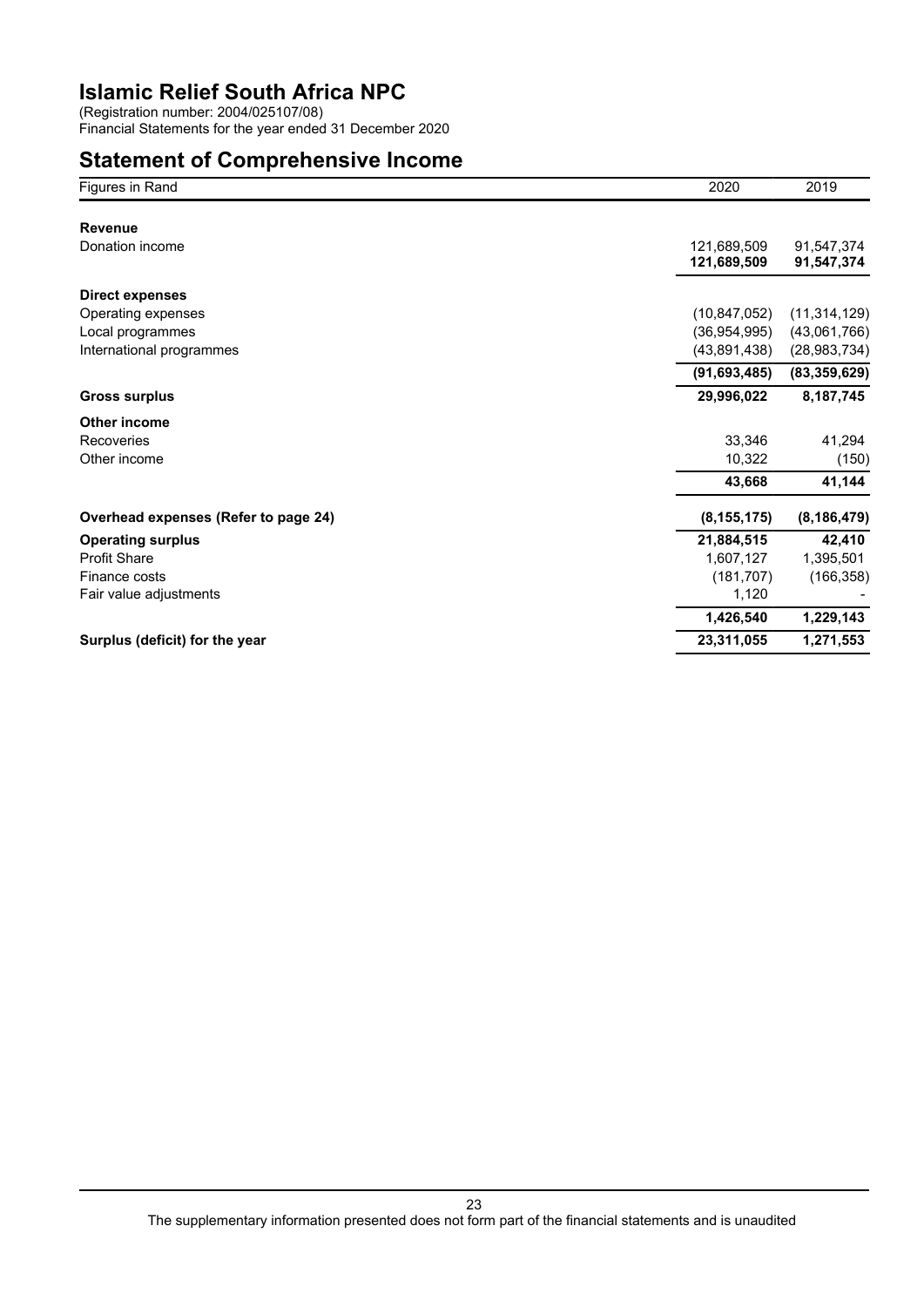(Registration number: 2004/025107/08) Financial Statements for the year ended 31 December 2020

### **Statement of Comprehensive Income**

| Figures in Rand                                  | 2020          | 2019                    |
|--------------------------------------------------|---------------|-------------------------|
|                                                  |               |                         |
| <b>Overhead expenses</b><br>Accounting fees      | (66, 700)     | (60,000)                |
| Auditors remuneration                            | (99, 826)     | (119,040)               |
| <b>Bank charges</b>                              | (886, 313)    |                         |
| Cleaning                                         | (21, 283)     | (631, 301)<br>(11, 460) |
| Computer expenses                                | (357, 231)    | (402, 631)              |
| Consulting and professional fees                 | (275, 942)    | (117, 709)              |
| Consumables                                      | (73, 047)     | (29, 770)               |
| Depreciation, amortisation and impairments       | (583, 145)    | (455,067)               |
| Employee costs                                   | (3,222,572)   | (3,671,215)             |
| Insurance                                        | (134, 590)    | (103, 488)              |
| Lease rentals on operating lease                 | (736, 316)    | (773, 503)              |
| Legal expenses                                   |               | (22, 740)               |
| Levies                                           | (62, 548)     | (44, 015)               |
| Meetings and directors costs                     | (116, 324)    | (337, 913)              |
| Motor vehicle expenses                           | (106, 464)    | (78, 946)               |
| Municipal expenses                               | (139, 473)    | (164, 842)              |
| Postage                                          | (35, 677)     | (61, 901)               |
| Printing and stationery                          | (49, 255)     | (160, 238)              |
| Profit/Loss on Foreign Exchange                  | (179, 164)    | (1,006)                 |
| Profit or loss on sale of assets and liabilities |               | (1)                     |
| Recruitment                                      | (47, 622)     | (52, 140)               |
| Repairs and maintenance                          | (88, 944)     | (62, 615)               |
| Secretarial fees                                 | (1,902)       | (4, 120)                |
| Security                                         | (33, 442)     | (36,091)                |
| Staff welfare                                    | (64, 798)     | (80, 298)               |
| Subscriptions                                    | (254, 411)    | (32, 295)               |
| Telephone and fax                                | (426, 994)    | (494, 469)              |
| Training                                         | (31, 738)     | (22, 462)               |
| Travel - international and local                 | (59, 454)     | (155, 203)              |
|                                                  | (8, 155, 175) | (8, 186, 479)           |

The supplementary information presented does not form part of the financial statements and is unaudited.